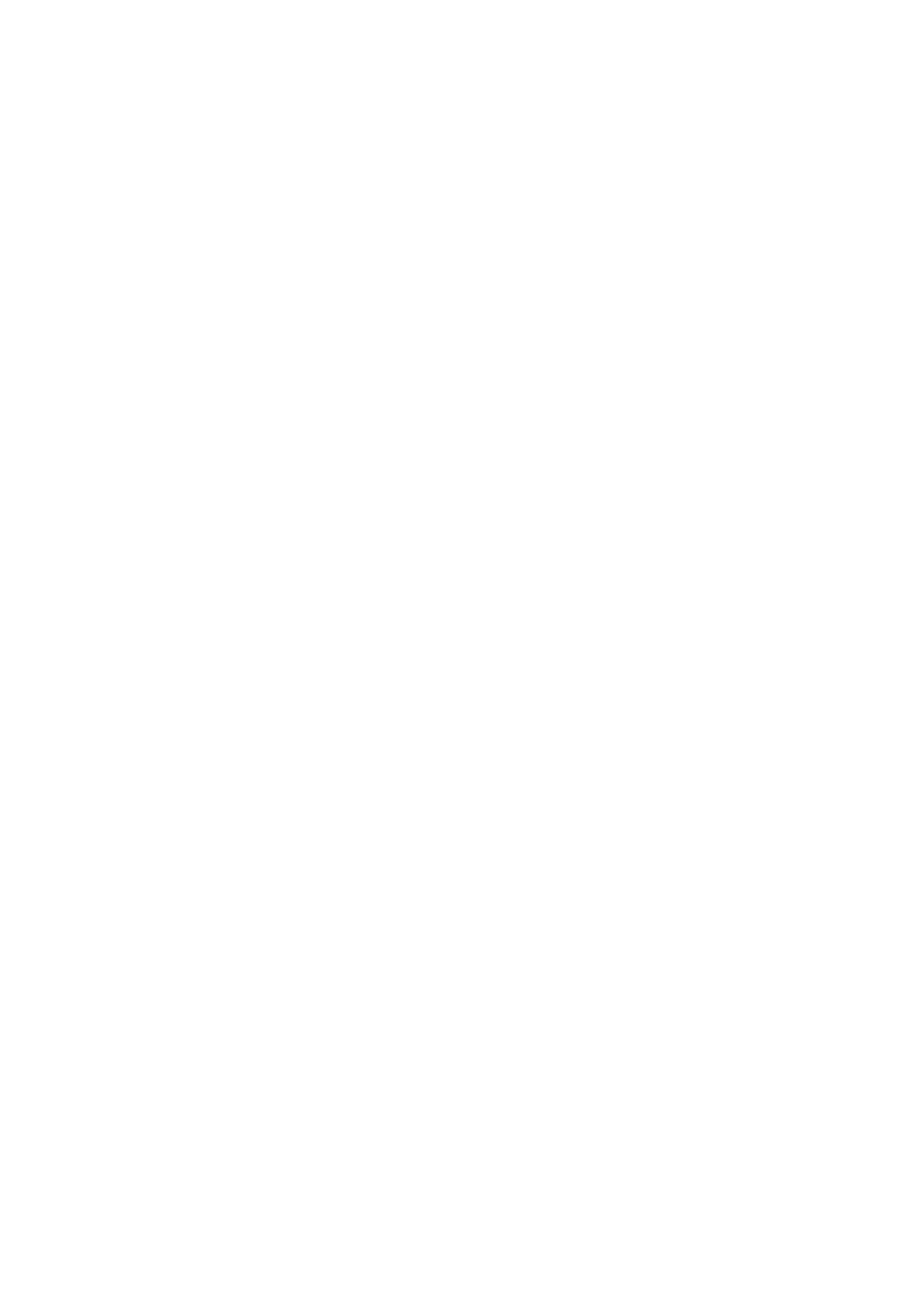## Functional determinants by contour integration methods

Klaus Kirsten

Max Planck Institute for Mathematics in the Sciences, Inselstrasse 22-26, 04103 Leipzig, Germany and Mathematics Department, Baylor University, Waco TX 76798, USA

Alan J. McKane

Department of Theoretical Physics, University of Manchester, Manchester M13 9PL, England

July 8, 2003

#### **Abstract**

We present a simple and accessible method which uses contour integration methods to derive formulae for functional determinants. To make the presentation as clear as possible, the general idea is first illustrated on the simplest case: a second order differential operator with Dirichlet boundary conditions. The method is applicable to more general situations, and we discuss the way in which the formalism has to be developed to cover these cases. In particular, we also show that simple and elegant formulae exist for the physically important case of determinants where zero modes exist, but have been excluded.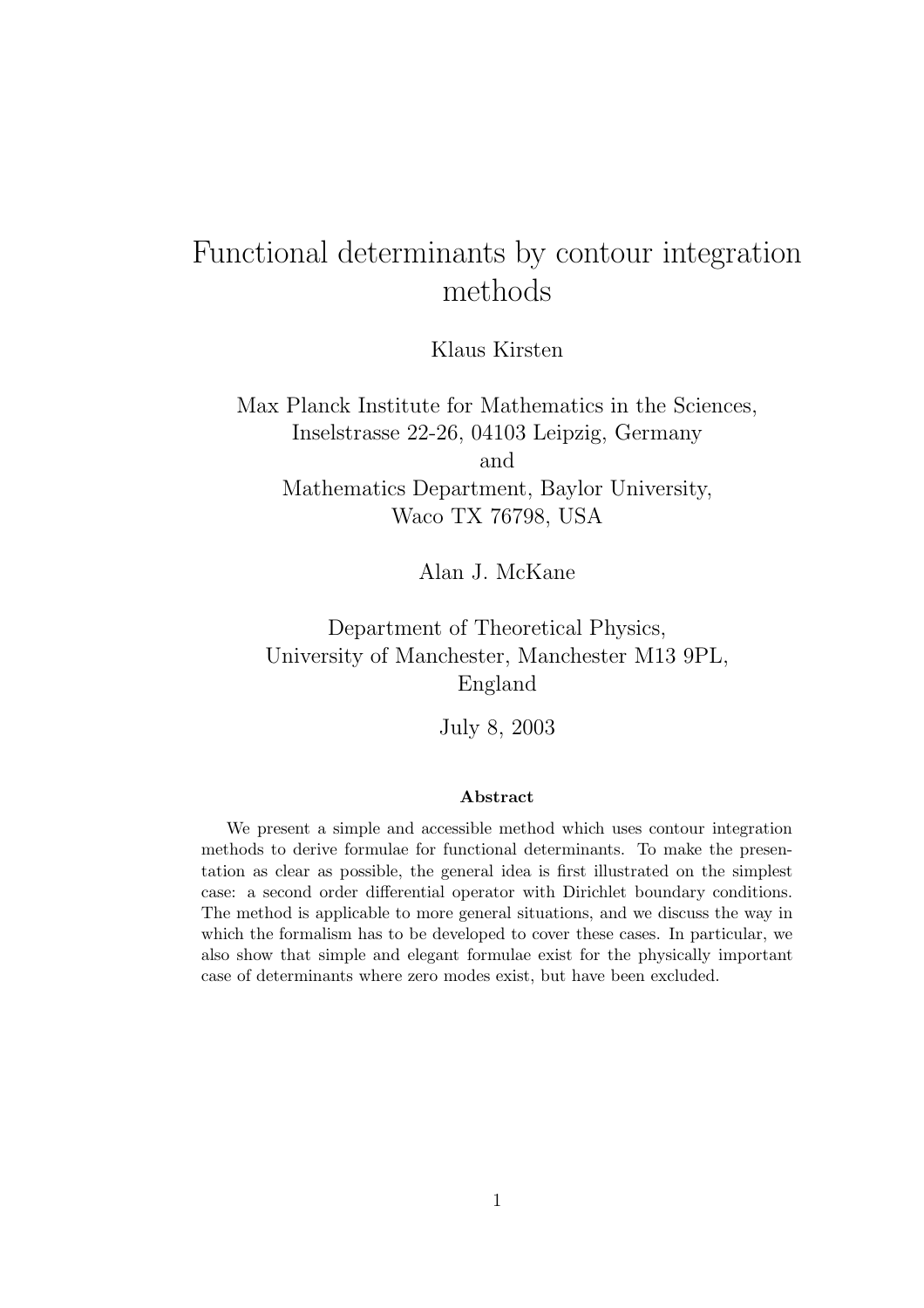#### **1 Introduction**

The need to calculate functional determinants, usually of second order differential operators, arises in many different fields. For example, the leading order contribution to path-integrals often involves the integration of the exponential of a quadratic form, which can be carried out exactly, and yields a functional determinant  $[1, 2]$ . The explicit formulae for one-dimensional functional determinants of this kind are not simply of interest because of their utility, but also because rather general results may be obtained. For instance, the functional determinant of an operator L can often be given explicitly in terms of the solutions of the homogeneous equation  $Ly = 0$ . The elegance and generality of the results that can be obtained has attracted mathematicians, especially in the last decade or so. However, many researchers who are simply searching for an explicit form for a particular differential operator may find these treatments rather abstract, and, in addition, some will be interested in the value of these determinants with the zero modes extracted. These zero modes will usually exist whenever a quadratic form in a path-integral is the result of performing a linearisation about a solution with non-trivial spatial or temporal dependence. By Goldstone's theorem, this symmetry breaking will give rise to zero modes, which must be excluded from the quadratic form if this is to be a consistent leading order approximation [3]. Thus the functional determinant obtained by evaluating the path-integral is as before, but with these modes absent.

This paper is designed to give a simple, and easily accessible, derivation of the main formulae for functional determinants, and also to show how these results may be modified to give analogous expressions for determinants with the zero mode (or modes) extracted. We will avoid unnecessary mathematical abstraction, concentrate on the most straightforward results and give examples to illustrate the methods; a forthcoming paper will discuss some of the technical points in more detail [4]. Specifically, we will use only contour integration methods and elementary facts concerning the solutions of differential equations and concentrate on second order differential operators. An earlier study of determinants with the zero modes extracted [5] obtained results by invoking a regularisation procedure in which the zero modes became non-zero, extracting them, and then removing the regularisation. The problem with this approach is that it is not clear that the result is independent of the regularisation. Within the contour integration adopted here, the zero modes are not included from the beginning, and there is no need to introduce any regularisation procedure for them.

An early review of functional integrals and their evaluation [6] gives a prescription for finding the functional determinant of a second order differential operator with no first order derivative and with Dirichlet boundary conditions. The method consists of discretising the functional integral, explicitly carrying out the resulting multidimensional Gaussian integral, and showing that, on return to the continuum, the determinant satisfies the homogeneous equation with given boundary conditions. This method is also clearly presented in Schulman's book on path-integrals [2]. During the 1970's quantum field theory in general, and functional integral techniques in particular, became very popular and many studies of non-trivial field configurations such as solitons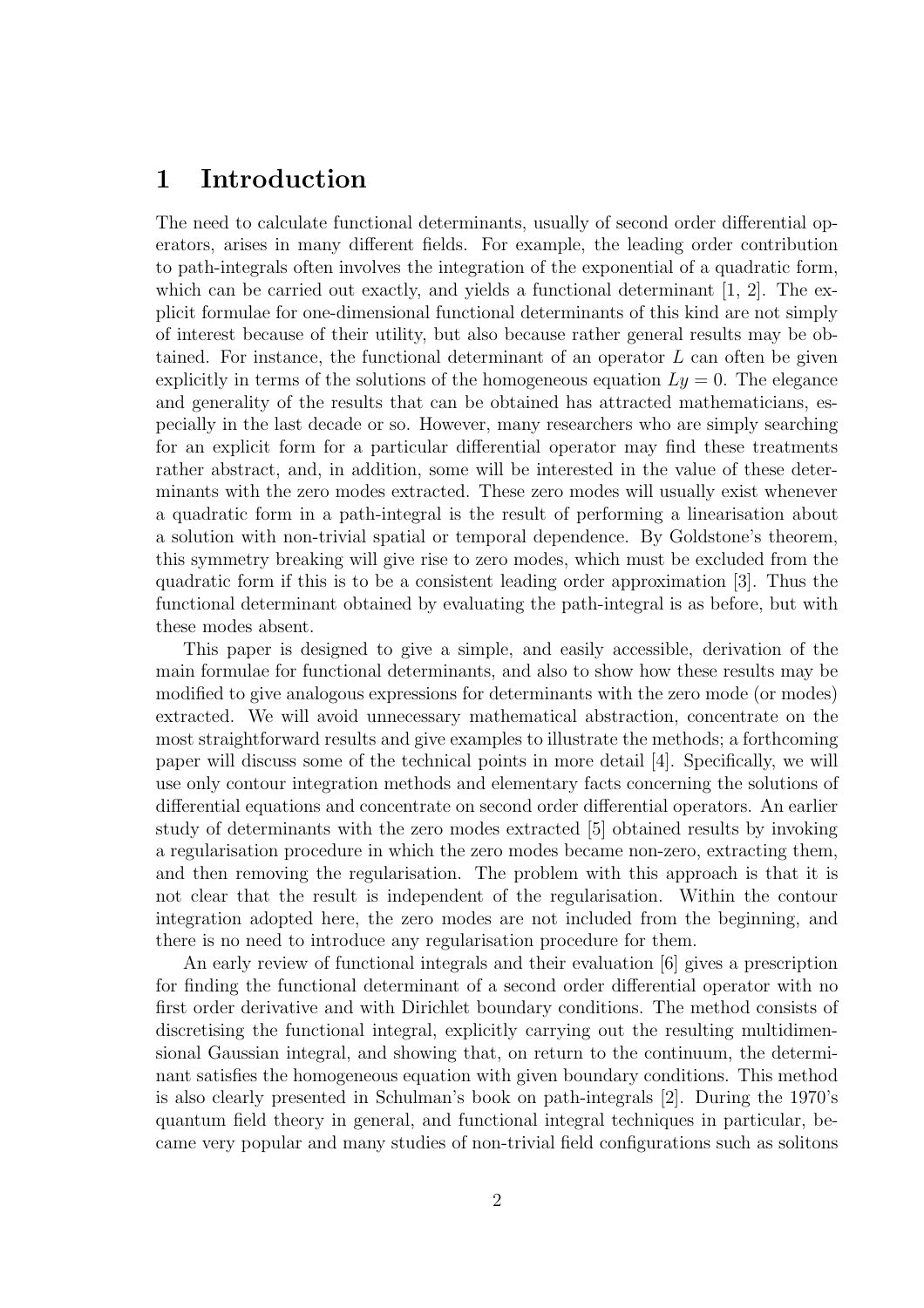and instantons appeared. In some cases [7] the calculation of the determinants involved in these studies were carried out by explicitly determining the eigenvalues of the Sturm-Liouville problem and calculating their product. This had the advantage that the omission of the zero mode required in these cases could be carried out explicitly. On the other hand, Coleman, in an appendix to his 1977 lectures on instantons at Erice [8], gives the outline of a rather straightforward demonstration of the result for Dirichlet boundary conditions mentioned above. The method, which depends on the result being known a priori, consists of shifting the eigenvalues by a parameter  $z$ , and arguing that both sides of the result to be proved are analytic in  $z$  and have the same zeros. Standard results from the theory of complex variables then allows the result to be proved.

The first published studies devoted to obtaining formulae for functional determinants of this kind were by Levit and Smilansky [9] and Dreyfus and Dym [10]. They extended the known results to more general kinds of operators, for example those of higher order, but continued to assume Dirichlet boundary conditions. While Dreyfus and Dym used a method of proof similar to Coleman's, Levit and Smilansky proved the result by showing that the logarithmic derivatives of both sides of the required result were equal. This was also the approach adopted by Forman [11], who extended the known results to situations with more general boundary conditions. These results were rederived by yet another method a few years later [12]. Burghelea *et al* investigated these and closely related questions using more abstract language [13, 14] (see also [15]); Ref [16] contains an accessible discussion of some of their results. In particular unknown prefactors are determined in these articles. Other authors [17]-[20] were concerned with defining generalised forms of determinants (the "p-determinant" or the "∆-determinant") which act as regularised versions of the conventional determinant, and may be useful in cases where the usual determinant does not exist. Recent work has extended some of this rigorous work to regular singular potentials [21] and to more general kinds of boundary conditions [22]. Also explicit formulae that relate quotients of determinants with the corresponding Green function have been given [23].

In contrast to the many different techniques devised to prove these rather mathematically attractive results, the task of obtaining analogs for functional determinants with the zero mode extracted has been neglected. Apart from the paper by McKane and Tarlie already mentioned [5], the only published articles to address this point have been by Kleinert and Chervyakov [24, 25]. They base their approach on the Wronski method for constructing Green functions, but they do not discuss cases where there is more than one variable, and again introduce an explicit regularisation as an intermediate step in the calculation. In this article we will use the contour integration methods developed in [26, 27] to avoid introducing ad hoc regularisation procedures for the zero modes. For a recent review of these methods see Kirsten [28]. This will allow us to easily obtain the formulae for functional determinants we seek in terms of solutions of the associated homogeneous equation and the boundary data of the problem. The results generalise known answers where the absence of zero modes was assumed.

The outline of the paper is as follows. In Section 2 we describe the method in the most straightforward case: obtaining the functional determinant of a second order dif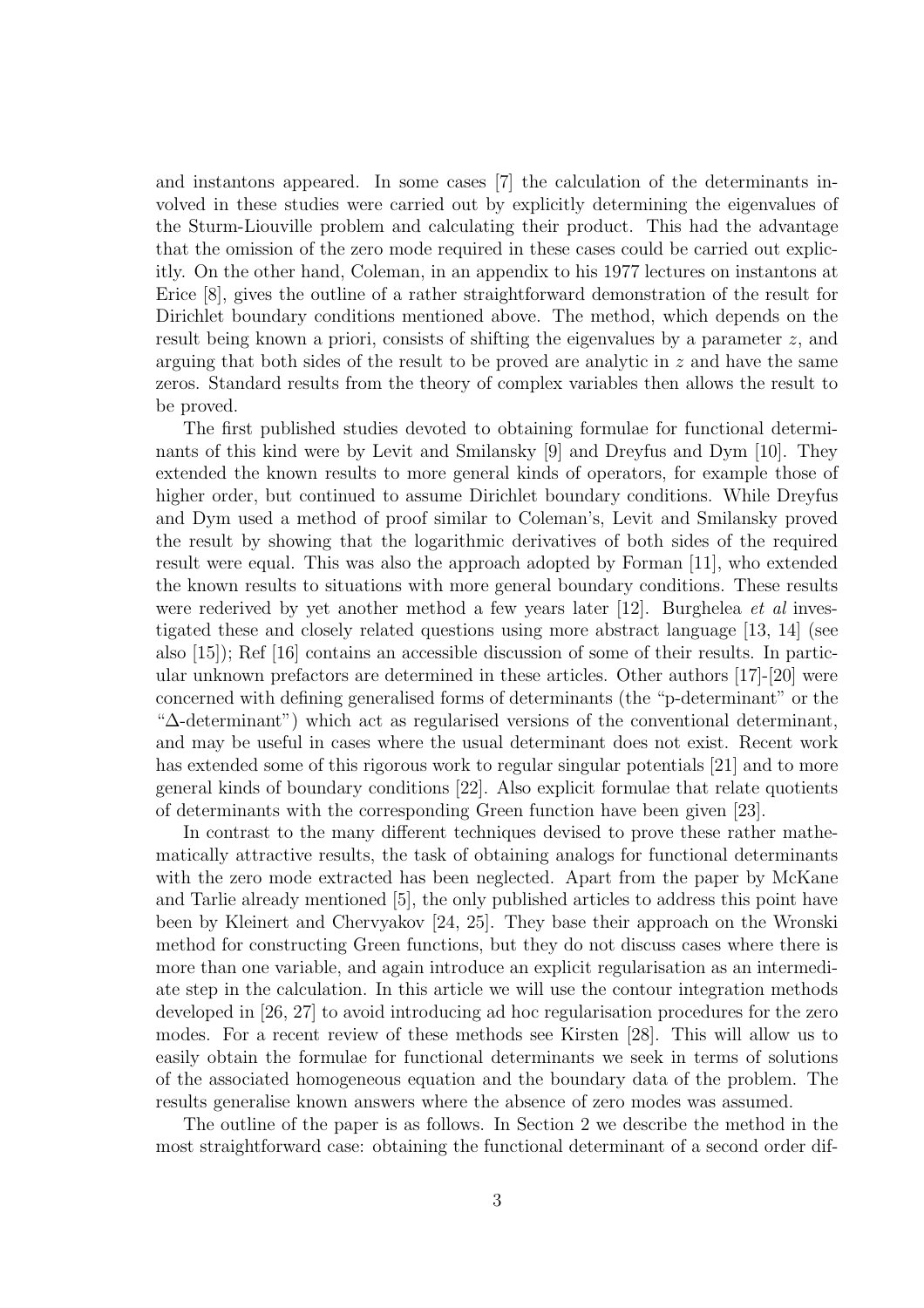ferential operator with Dirichlet boundary conditions. Having illustrated the method, in Section 3 we discuss how the formalism has to be modified to give results when any zero mode which exists has been omitted. In sections 4 and 5 we extend the treatment of sections 2 and 3 respectively, to general boundary conditions. The extension to systems of differential equations will be briefly discussed in section 6 but, for simplicity, we will limit ourselves to an outline and give results which for the most part apply to a specific example. We conclude in section 7. Two appendices contain technical results pertaining to the development of some aspects of the formalism described in sections 5 and 6.

#### **2 Dirichlet boundary conditions**

We begin by considering the simplest class of differential operators:

$$
L_j = -\frac{d^2}{dx^2} + R_j(x)
$$
 (1)

on the interval  $I = [0, 1]$ . Since the determinant of any such operator will diverge, it is usual to calculate ratios of determinants both of which involve operators having similar structure, for instance, defined on the same interval and having the same leading order term. The index  $j = 1, 2$  labels these two determinants. We will adopt the convention that the  $j = 1$  operator is the one for which we wish to calculate the determinant and the other,  $j = 2$  one, will be some standard reference operator, in terms of which our result can be given. As long as the interval in the problem of interest is finite, we can shift and scale x so that  $x \in [0, 1]$ . The operators in this section will have no first derivative term and no non-trivial function of  $x$  multiplying the second derivative term. We will factor out any constant terms from the  $L_j$  so that the coefficients of the second derivatives is  $-1$ . The functions  $R_j(x)$  will be assumed to be continuous and all the eigenvalues will be assumed to be positive.

In applications which involve the evaluation of functional integrals, ratios of determinants frequently arise, as do Dirichlet boundary conditions. So it is natural that the first results which were obtained should have been for this case. As we have already mentioned in Section 1, the result involves the solutions of the associated homogeneous equation. In fact it is given in terms of the solution which satisfies given initial conditions:

$$
\frac{\det L_1}{\det L_2} = \frac{y_1(1)}{y_2(1)},\tag{2}
$$

where  $y_i(x)$  is the unique solution of

$$
L_j y_j(x) = 0
$$
,  $y_j(0) = 0$ ,  $y'_j(0) = 1$ .

The main purpose of this section is to rederive this result by a direct contour integration method.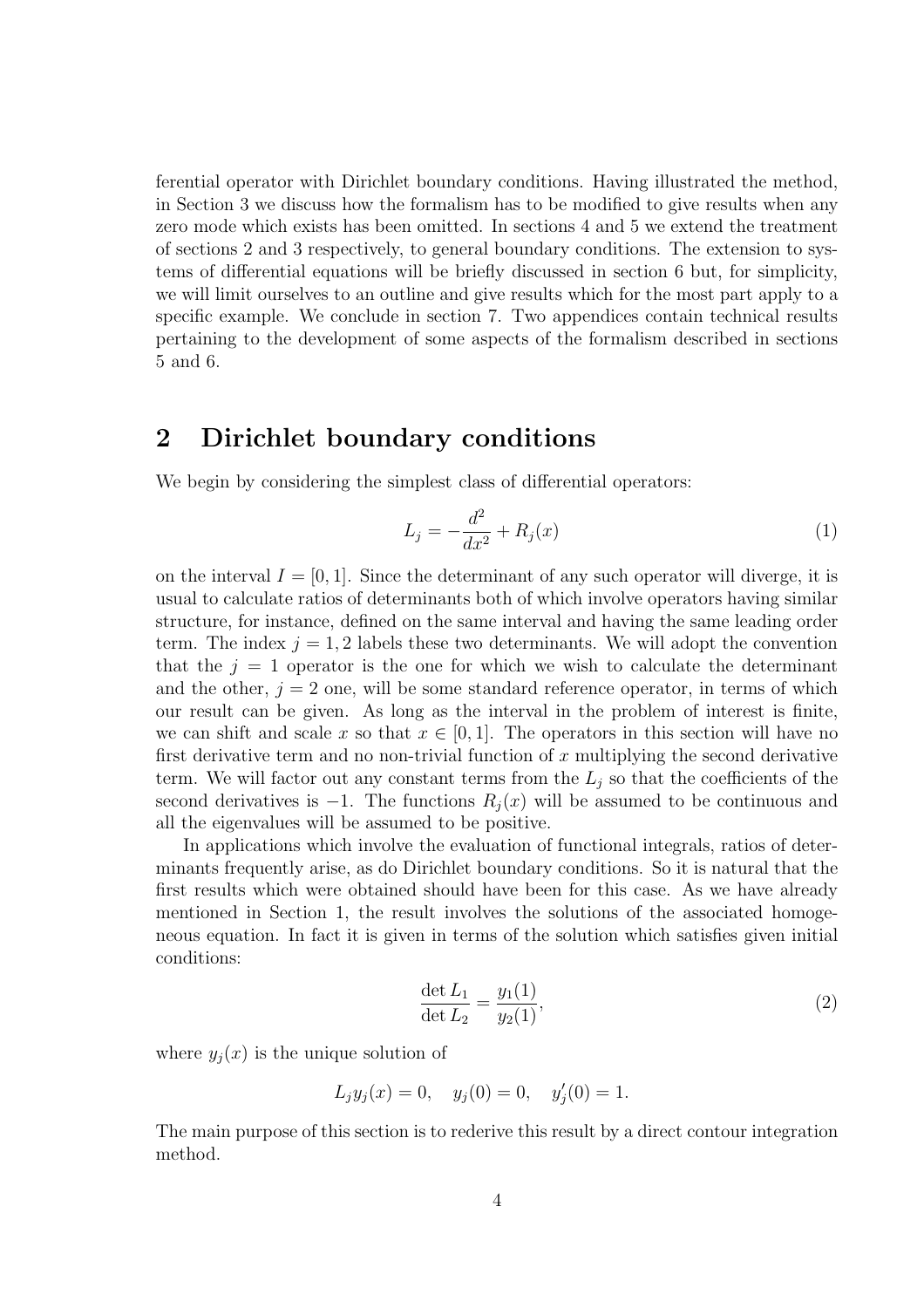To do this let  $u_{j,k}(x)$  be the unique solution of

$$
(L_j - k^2)u_{j,k}(x) = 0
$$

satisfying

$$
u_{j,k}(0) = 0, \quad u'_{j,k}(0) = 1,\tag{3}
$$

k being a complex parameter. The eigenvalues are then fixed by imposing

$$
u_{j,k}(1) = 0.\t\t(4)
$$

The second condition in (3) is simply a choice of normalisation for the eigenfunction  $u_{j,k}(x)$ ; we will indicate at the end of this section what happens if we make a more general choice. In what follows we will assume that  $u_{j,k}(1)$  is analytic in k for  $\Re k \geq 0$ . The definition of this eigenvalue problem allows the zeta function of  $L_j$  to be written as

$$
\zeta_{L_j}(s) = \frac{1}{2\pi i} \int_{\gamma} dk k^{-2s} \frac{d}{dk} \ln u_{j,k}(1).
$$

The contour  $\gamma$  is counterclockwise and encloses all eigenvalues on the positive (by assumption) real axis. As given, the representation is valid for  $\Re s > 1/2$ . Clearly

$$
\zeta_{L_1}(s) - \zeta_{L_2}(s) = \frac{1}{2\pi i} \int_{\gamma} dk k^{-2s} \frac{d}{dk} \ln \frac{u_{1,k}(1)}{u_{2,k}(1)}.
$$
\n(5)

The next step is to deform the contour to the imaginary axis. In the case being considered here there are no negative or zero modes, this means  $u_{i,0}(1) \neq 0$ , and so no contribution arises from the origin. The leading  $|k| \to \infty$  behaviour is independent of  $R_i(x)$  and is governed by [29]

$$
u_{j,k}(x) \sim \sin(kx) \left(1 + \mathcal{O}(k^{-1})\right),\tag{6}
$$

 $j = 1, 2$ , so that for  $|k| \to \infty$  we have

$$
\frac{d}{dk} \ln \frac{u_{1,k}(1)}{u_{2,k}(1)} = \mathcal{O}(k^{-2}).
$$

With  $\epsilon > 0$  a small real number introduced to indicate that the contour approaches the imaginary axis from the right, this allows us to write

$$
\zeta_{L_1}(s) - \zeta_{L_2}(s) = \frac{1}{2\pi i} \int_{-\infty}^{\infty} dk (ik + \epsilon)^{-2s} \frac{d}{dk} \ln \frac{u_{1,ik}(1)}{u_{2,ik}(1)},\tag{7}
$$

which is valid for  $\Re s > -1/2$ .

The next relevant observation is that  $u_{j,ik}(x)$  and  $u_{j,-ik}(x)$  satisfy the same differential equation, and since they are the unique solution one has  $u_{j,ik}(x) = u_{j,-ik}(x)$ .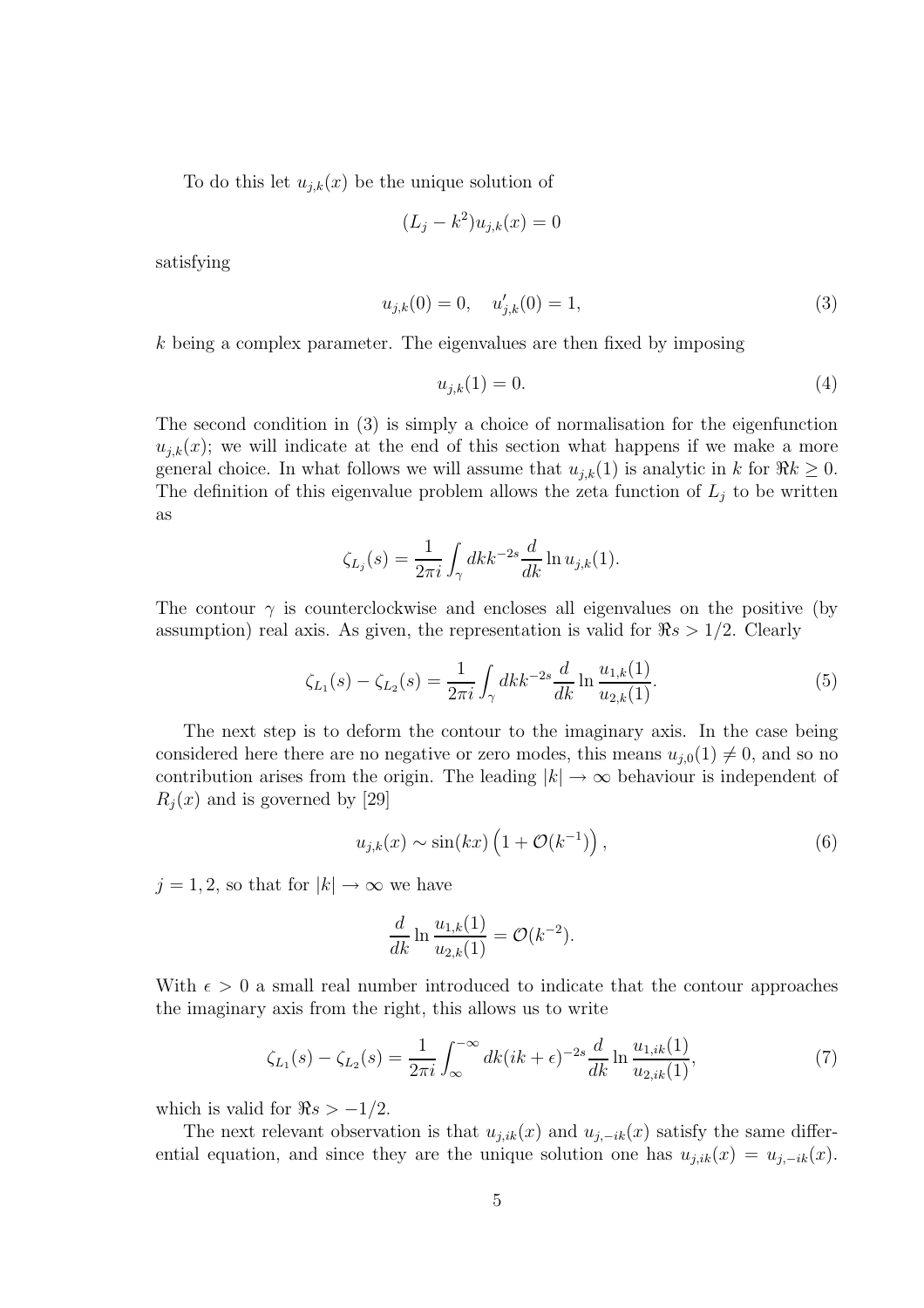The integral in (7) may be broken up into two contributions,  $k > 0$  and  $k < 0$ . The two contributions combine to give

$$
\zeta_{L_1}(s) - \zeta_{L_2}(s) = \frac{\sin(\pi s)}{\pi} \int_0^\infty dk \, k^{-2s} \frac{d}{dk} \ln \frac{u_{1,ik}(1)}{u_{2,ik}(1)},
$$

which is valid for  $-1/2 < \Re s < 1/2$ . The upper restriction comes from the lower integration bound  $k = 0$ , whereas the lower restriction is from the upper integration limit as discussed.

From here it is immediate that

$$
\zeta_{L_1}'(0) - \zeta_{L_2}'(0) = \int_0^\infty dk \frac{d}{dk} \ln \frac{u_{1,ik}(1)}{u_{2,ik}(1)} = -\ln \frac{u_{1,0}(1)}{u_{2,0}(1)} = -\ln \frac{y_1(1)}{y_2(1)},
$$

which reproduces eq. (2) using the definition

$$
\det(L_1 L_2^{-1}) = \exp - (\zeta'_{L_1}(0) - \zeta'_{L_2}(0)).\tag{8}
$$

If we do not normalise  $u'_{i,k}(0) = 1$  but instead ask that  $u'_{i,k}(0) = c_j$ , the above integral will give a contribution at infinity:

$$
\zeta_{L_1}'(0) - \zeta_{L_2}'(0) = \ln \frac{u_{1,i\infty}(1)}{u_{2,i\infty}(1)} - \ln \frac{u_{1,0}(1)}{u_{2,0}(1)} = -\ln \frac{c_2 u_{1,0}(1)}{c_1 u_{2,0}(1)},
$$

because now

$$
\frac{u_{1,i\infty}(1)}{u_{2,i\infty}(1)} = \frac{c_1}{c_2}
$$

.

This is consistent with the answer expected:

$$
\det(L_1 L_2^{-1}) = \frac{c_2 y_1(1)}{c_1 y_2(1)} = \frac{y_1(1) y_2'(0)}{y_1'(0) y_2(1)}.
$$
\n(9)

The strength of the method is that, as discussed later, it can be applied with very little modification to more complicated operators and boundary conditions. However, just as important, we can use it to determine the analogous result to (9) for the situation where a zero mode is present and has been extracted.

#### **3 Omitting the zero mode**

To explain how the procedure discussed in the last section can be modified to deal with a situation in which a zero mode is present, but has been omitted from the evaluation of the determinant, we stay with the simple operator (1) and Dirichlet boundary conditions. However, as before, we will see that the method generalises to more complicated situations. In addition to (3) we now also suppose that  $u_{1,0}(1) = 0$ , that is,  $L_1$  has an eigenfunction with zero eigenvalue, and all the other eigenvalues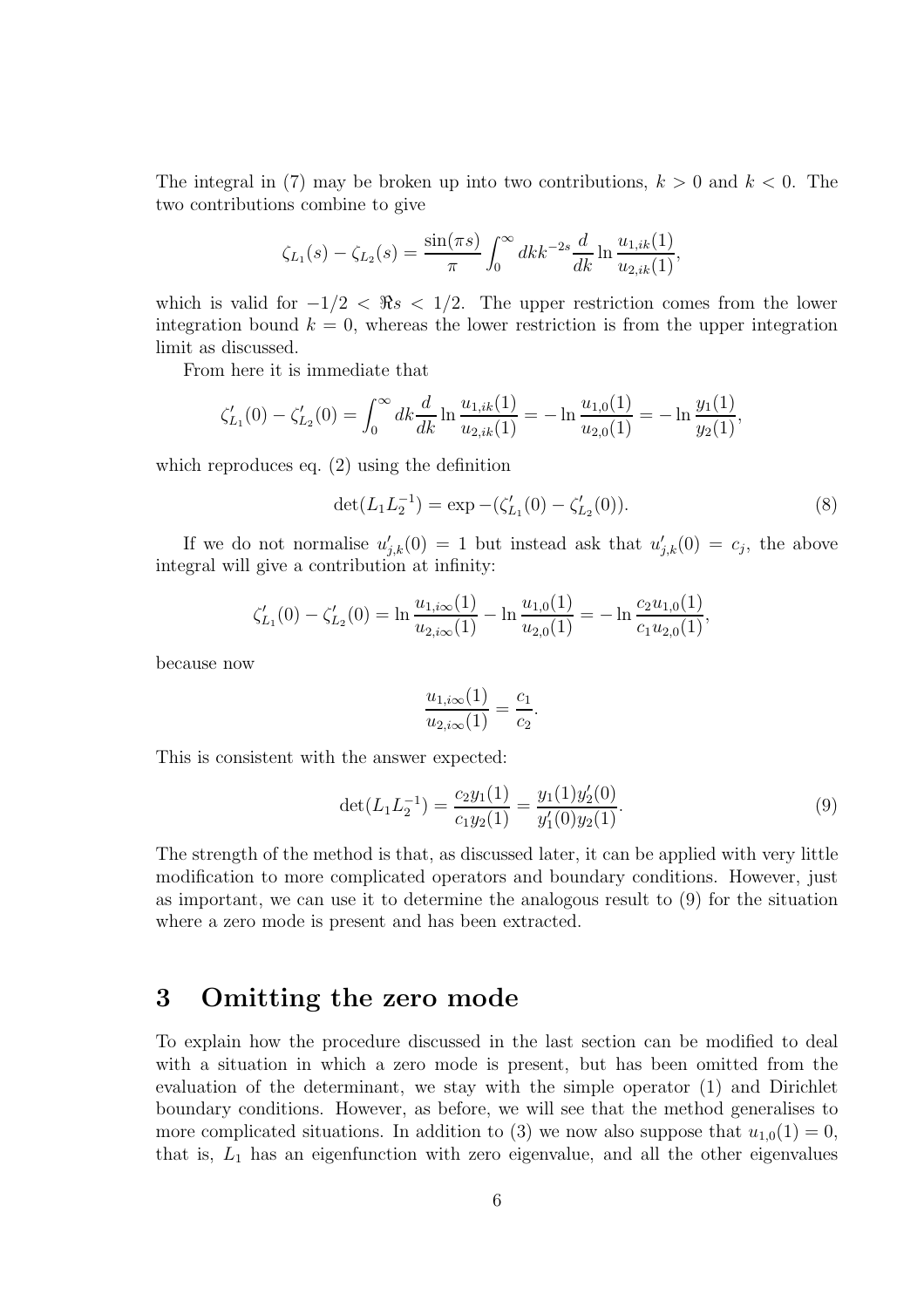are assumed to be positive. The integrand in (5) will now have a pole at  $k = 0$  and therefore the contour  $\gamma$  can no longer be deformed along the imaginary axis. Our approach will be to consider a modified form of the integrand which has no pole, and which still gives us the determinant of  $L_1$ , but now with the zero eigenvalue extracted.

We first need to determine the behaviour of  $u_{1,k}(1)$  for small k in order to eliminate the pole. To do this, we note that integrating the left-hand side of

$$
\int_0^1 dx \, u_{1,0}(x)^* L_1 u_{1,k}(x) = k^2 \int_0^1 dx \, u_{1,0}(x)^* u_{1,k}(x),
$$

by parts gives

$$
\left[u'_{1,0}(x)^*u_{1,k}(x) - u'_{1,k}(x)^*u_{1,0}(x)\right]_0^1 + \int_0^1 dx \, u_{1,k}(x) (L_1 u_{1,0}(x))^* = k^2 \langle u_{1,0} | u_{1,k} \rangle.
$$

Here ∗ denotes complex conjugation and we have introduced the Hilbert space product  $\langle \ | \ \rangle$  on  $\mathcal{L}^2(I)$  by

$$
\langle u|v\rangle = \int_0^1 dx \ u(x)^* \ v(x).
$$

Although we will be mostly concerned with real functions in this paper, the generalisation to complex functions will be required in section 6, and so it is useful to allow for this possibility in the development of the formalism.

Using the boundary conditions this gives

$$
u_{1,k}(1) = \frac{k^2 \langle u_{1,0} | u_{1,k} \rangle}{u'_{1,0}(1)^*} \equiv -k^2 f_{1,k}.
$$
\n(10)

Since  $f_{1,k}$  is finite and non-zero as  $k \to 0$ , we have the desired behaviour of  $u_{1,k}(1)$ . The minus sign has been included in the definition of  $f_{1,k}$  for later convenience. It is important to note that (10) is true for any  $k$  — no small k assumption was made to derive it.

We can now modify the discussion of section 2 to cover the case when a zero mode is present, by using the following two observations:

- (i) The function  $f_{1,k}$ , defined by (10), vanishes at all values of k for which  $k^2$  is a positive eigenvalue, as  $u_{1,k}(1)$  does. Only in the case of the zero eigenvalue do we have the situation where  $f_{1,0} \neq 0$ , but  $u_{1,0}(1) = 0$ . Therefore if we use  $f_{1,k}$  instead of  $u_{1,k}(1)$  in (5), and choose the contour so as to surround the positive eigenvalues, the formalism developed in section 2 can be used to obtain the required result.
- (ii) The notion that  $u_{1,k}(1)$  may be straightforwardly substituted by  $f_{1,k}$  has to be amended slightly, since these functions have different behaviours as  $k \to \infty$ . This is because the method of proof we used in the last section relies on  $u_{1,ik}(1)$  and  $u_{2,ik}(1)$  having the same behaviour in this limit. This difference in behaviour is accounted for if we replace  $u_{1,k}(1)$  not by  $f_{1,k}$ , but by  $(1 - k^2)f_{1,k}$ , since then  $u_{1,ik}(1) \sim k^2 f_{1,ik}$  as  $k \to \infty$ , while  $(1 - k^2) f_{1,k}$  remains non-zero at  $k = 0$ .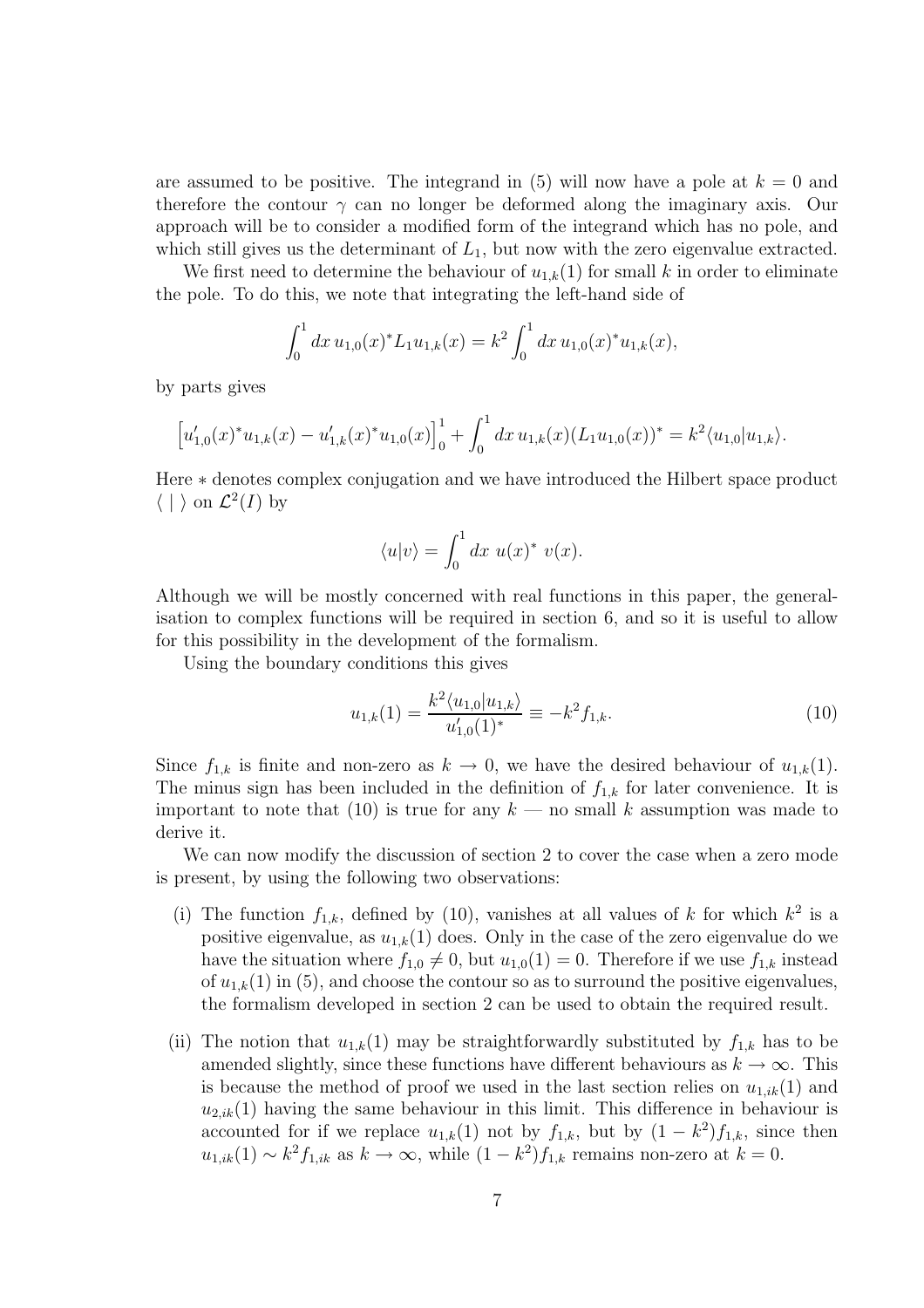These remarks lead us to consider the contour integral

$$
\frac{1}{2\pi i} \int_{\gamma} dk k^{-2s} \frac{d}{dk} \ln(1 - k^2) f_{1,k},\tag{11}
$$

where the contour surrounds all of the eigenvalues on the positive  $k$  axis. This integral equals

$$
\zeta_{L_1}(s) + \frac{1}{2\pi i} \int_{\gamma} dk k^{-2s} \frac{d}{dk} \ln(1 - k^2),\tag{12}
$$

where it is understood that the zero mode has been omitted from the definition of the zeta-function. The second term in (12) is equal to 1 if the contour surrounds  $k = 1$ , and zero if it does not. Our final result does not depend on this choice so, for definiteness, we choose the contour to surround this point.

The results (11) and (12) can now be combined with the conventional result for the zeta function of  $L_2$  (the eigenvalues of  $L_2$  are assumed to be all positive). The contour can safely be deformed to the imaginary axis and the contribution from infinity in the right-half plane shown to vanish. Using  $f_{1,ik} = f_{1,-ik}$  and proceeding as before we find

$$
\zeta_{L_1}(s) - \zeta_{L_2}(s) = \frac{\sin(\pi s)}{\pi} \int_0^\infty dk \, k^{-2s} \frac{d}{dk} \ln \frac{(1+k^2) f_{1,ik}}{u_{2,ik}(1)} - 1. \tag{13}
$$

The conditions on s for this representation to be valid are the same as those given in section 2, and therefore we may differentiate with respect to s and set  $s = 0$ . If we impose the condition  $u'_{i,k}(0) = 1$ , then the argument of the logarithm in (13) equals  $u_{1,i\infty}(1)/u_{2,i\infty}(1) = 1$  in the limit  $k \to \infty$ . Therefore the contribution from the upper limit of integration is zero. So only the contribution from the lower limit remains and we obtain

$$
\zeta_{L_1}'(0) - \zeta_{L_2}'(0) = -\ln \frac{f_{1,0}}{u_{2,0}(1)}.
$$

Using (8) and (10) this gives

$$
\frac{\det' L_1}{\det L_2} = \frac{f_{1,0}}{u_{2,0}(1)} = -\frac{\langle y_1 | y_1 \rangle}{y_1'(1)^* y_2(1)},\tag{14}
$$

where we have denoted the determinant of  $L_1$  with the zero mode extracted by det'  $L_1$ .

This result should be compared to (2), rather than (9), since we have imposed the normalisation condition  $y_i'(0) = 1$ . If we had not imposed normalisation conditions, an extra factor of  $c_1/c_2$  would be present as in (9). We see that the modification required when a zero mode is extracted gives a final result which is still very simple, involving only the derivative of the zero mode at an end-point (both end-points if the function is not normalised) and its norm. It agrees with the result derived in Ref. [5], once typographical errors in eqns. (2.7) and (2.14) of that paper have been corrected. However, when making the comparison it should be borne in mind that the operators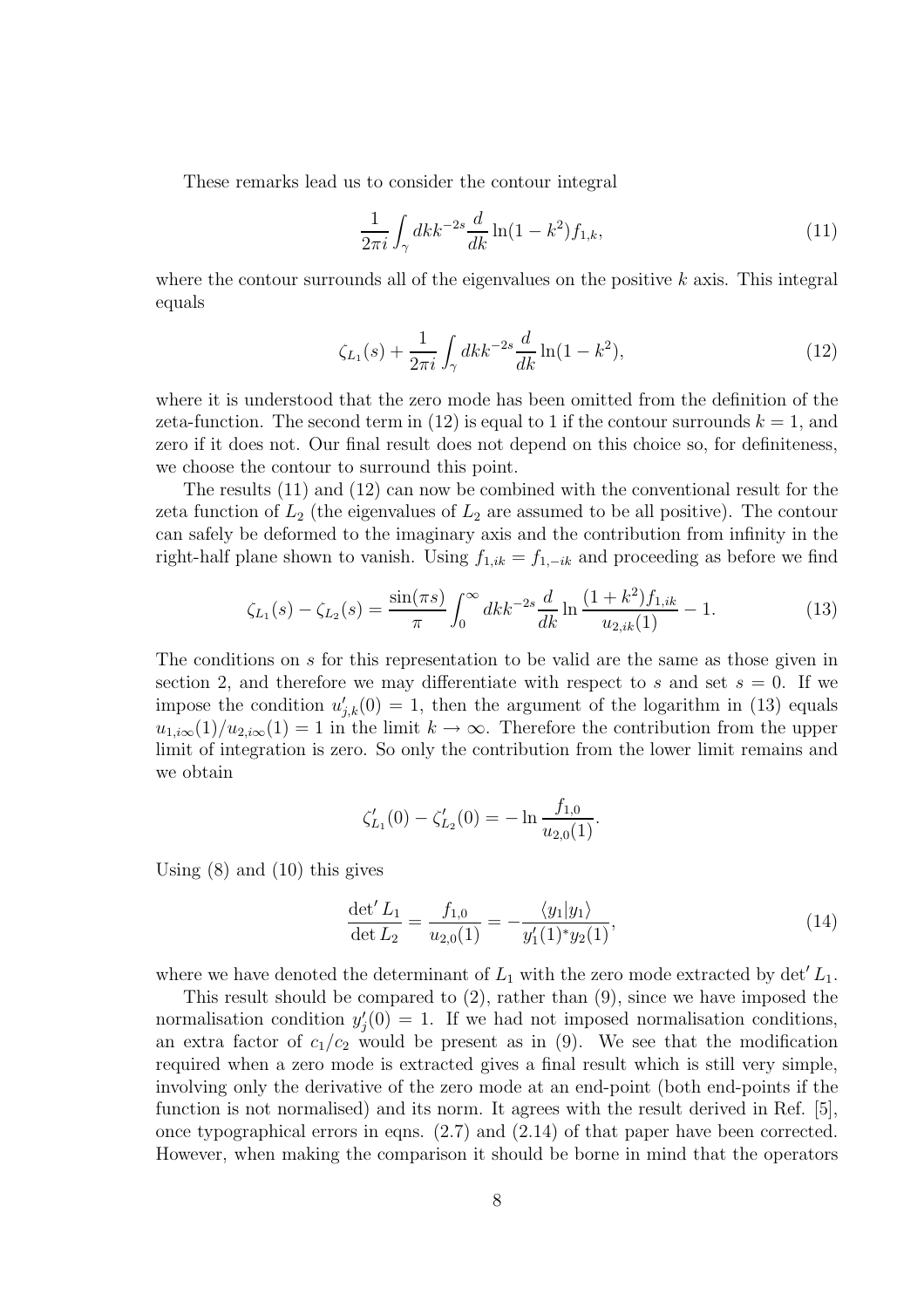used in that paper are minus those used here, and so the extraction of a mode gives a result which differs from ours by a sign. We can check that our result has the correct sign by noting that the lowest eigenfunction should have no nodes, so  $y_1'(0)$  and  $y_1'(1)$ should have opposite signs. In particular, if we impose the condition  $y_1'(0) = 1$ , then  $y_1'(1) < 0$ . Therefore, (14) should be positive, which is correct, since all eigenvalues are positive.

In applications it may not even be necessary to calculate  $\langle y_1|y_1\rangle$ . This is because, if the zero mode has been extracted using the method of collective coordinates [3], a Jacobian appears due to the transformation to new coordinates which, to lowest order, is proportional to the norm of the zero mode, and cancels it out. A little care is required with this cancellation, since the zero mode appearing in the Jacobian function will have a definite normalisation associated with it, which it inherited from the classical solution (for instance, the zero mode will be the spatial derivative of the classical solution if translational invariance has been broken). Therefore an overall constant may have to be factored out of the zero mode to get  $y_1$ , and similarly from the Jacobian to get  $\langle y_1|y_1\rangle$ , but these are purely algebraic procedures — no integration will be required.

To illustrate the ideas presented so far in this paper, let us give an example. A rich source of operators of the type (1) are Hamiltonian operators in one-dimensional quantum mechanics. The functions  $R_i(x)$  will be the potentials; we will take as our example the linear potential [30]  $R_1(x) = x - x_0$  and normalise it with respect to the case  $R_2(x) = 0$ . This potential has been chosen purely on grounds of simplicity; it has not to our knowledge occurred in a calculation of fluctuations about a nontrivial solution as described in the Introduction. As a consequence, if we wish the lowest eigenvalue to be zero, the constant  $x_0$  has to be appropriately tuned.

The general solution of the equation  $u''_1 = (x - x_0 - k^2)u_1$  which satisfies  $u_{1,k}(0) = 0$ is, up to normalisation,

$$
u_{1,k}(x) = Ai(-z) Bi(x - z) - Bi(-z) Ai(x - z), \quad z \equiv x_0 + k^2,
$$
 (15)

where Ai and Bi are Airy functions [31]. Implementation of the second boundary condition,  $u_{1,k}(1) = 0$ , fixes the condition for  $k^2$  to be an eigenvalue. This condition takes the form of a transcendental equation involving Airy functions, however a good approximation to the allowed values of  $k^2$  may be obtained by using the asymptotic form for Airy functions, valid when the argument of the function is large [31]. One finds  $z^{3/2} = (z - 1)^{3/2} + 3n\pi/2$ ,  $n = 1, 2, \ldots$ , which implies that  $z \approx n^2\pi^2 + 1/2$ . Although this result has been formally derived under the assumption that  $z$  is large, it turns out to be an excellent approximation even for quite small n: correct to  $0.01\%$ . For the  $n = 1$  case, which is the least accurate, the true result is  $10.3685...$  and the above approximation gives  $\pi^2 + 0.5 = 10.3696...$  Note that for large *n* the eigenvalue condition becomes  $z \approx n^2 \pi^2$ , which is the result which would be found in the case  $R_2(x) = 0$ . Thus it is at least plausible that the ratio of the product of eigenvalues converges. However, the whole point of the formalism we have been developing is to bypass the determination of the eigenvalues, and simply work with the solutions of the corresponding homogeneous equation.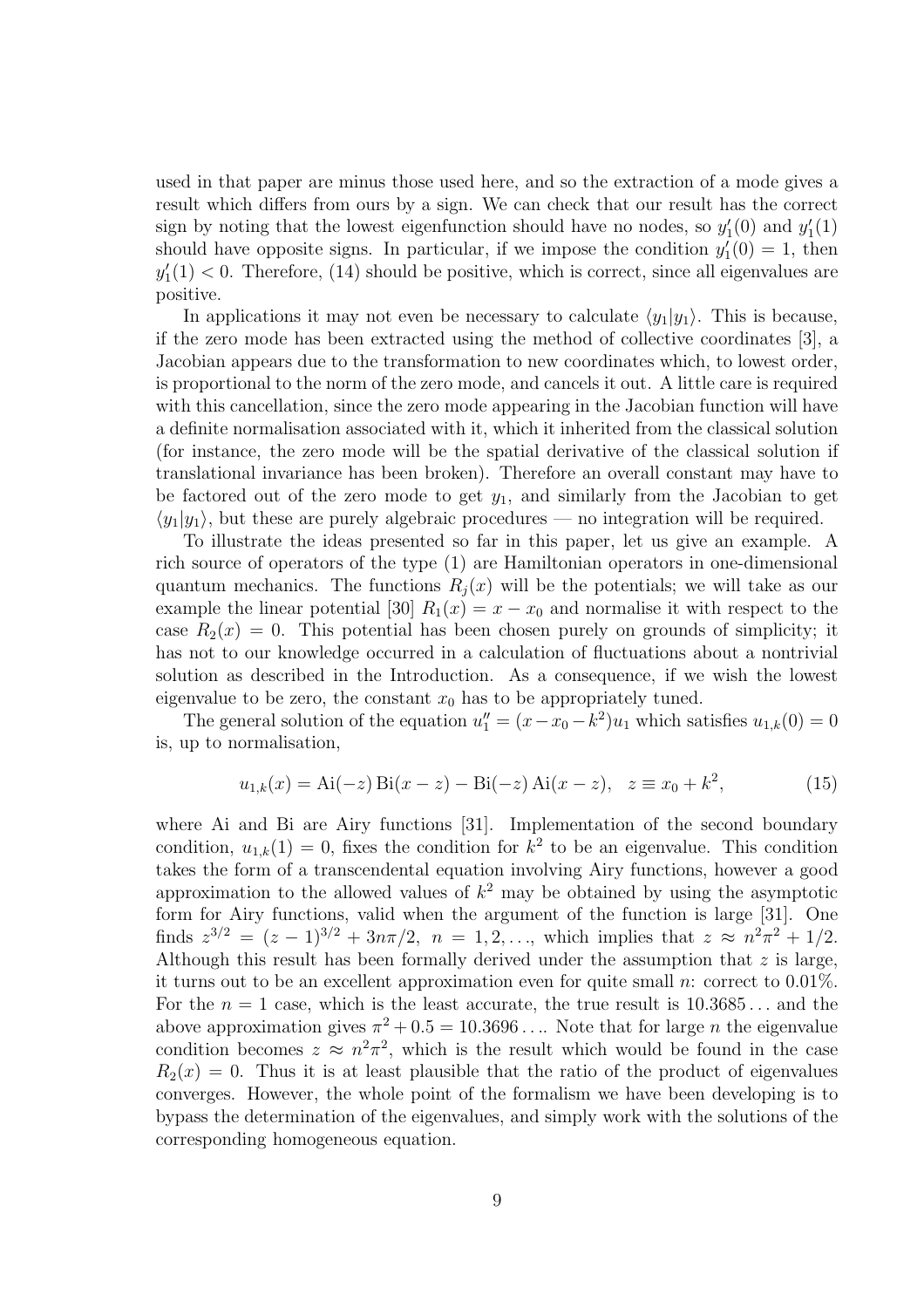The relevant solution of the homogeneous equation for this particular example is  $y_1(x) = \lim_{k\to 0} u_{1,k}(x)$ , where  $u_{1,k}(x)$  is given by (15), but subject to the normalisation condition  $u'_{1,k}(0) = 1$ , as in (3). Thus

$$
y_1(x) = \frac{\text{Ai}(-x_0)\text{Bi}(x-x_0) - \text{Bi}(-x_0)\text{Ai}(x-x_0)}{\text{Ai}(-x_0)\text{Bi}'(-x_0) - \text{Bi}(-x_0)\text{Ai}'(-x_0)}
$$
  
=  $\pi [\text{Ai}(-x_0)\text{Bi}(x-x_0) - \text{Bi}(-x_0)\text{Ai}(x-x_0)],$  (16)

where we used the result for the Wronskian determinant [31]

$$
W\{\operatorname{Ai}(z),\operatorname{Bi}(z)\} = \frac{1}{\pi}.
$$

Similarly,

$$
y_2(x) = x.\tag{17}
$$

Therefore using (5),

$$
\frac{\det L_1}{\det L_2} = \pi \left[ \text{Ai}(-x_0) \text{Bi}(1 - x_0) - \text{Bi}(-x_0) \text{Ai}(1 - x_0) \right]. \tag{18}
$$

If  $x_0 = 0$ , the result simplifies considerably [31]:

$$
\frac{\det L_1}{\det L_2} = \frac{\Gamma(1/3)}{2\,3^{1/6}} \left[ \text{Bi}(1) - \sqrt{3}\text{Ai}(1) \right] = 1.085. \tag{19}
$$

Now suppose that we artificially fix  $x_0$  to be  $x_0^* = 10.3685...$  — the smallest value of z for which  $u_{1,k}(x)$  given by (15) satisfies  $u_{1,k}(1) = 0$ . Then  $k^2 = 0$  is an eigenvalue,  $y_1(1) = 0$  and the expression in (18) is identically zero. To find the ratio of functional determinants with the zero mode extracted from the determinant in the numerator, we use  $(14)$  and  $(16)$  to find

$$
\frac{\det' L_1}{\det L_2} = -\frac{\langle y_1 | y_1 \rangle}{\pi (\text{Ai}(-x_0^*) \text{Bi}'(1 - x_0^*) - \text{Bi}(-x_0^*) \text{Ai}'(1 - x_0^*))} = 0.050666. \tag{20}
$$

Let us mention that  $\langle y_1|y_1\rangle$  can be expressed as a combination of Airy functions and their derivatives. However, no simplifications occur and we do not display the resulting answer.

#### **4 General boundary conditions**

In the last two sections we have illustrated how an expression for the ratio of functional determinants can be derived in the simple case of a single differential equation of the type (1) and Dirichlet boundary conditions. In the remainder of the paper we will extend this treatment to more general situations. Those parts of the proof involving zeta-functions and contour integration will remain essentially unchanged; the novel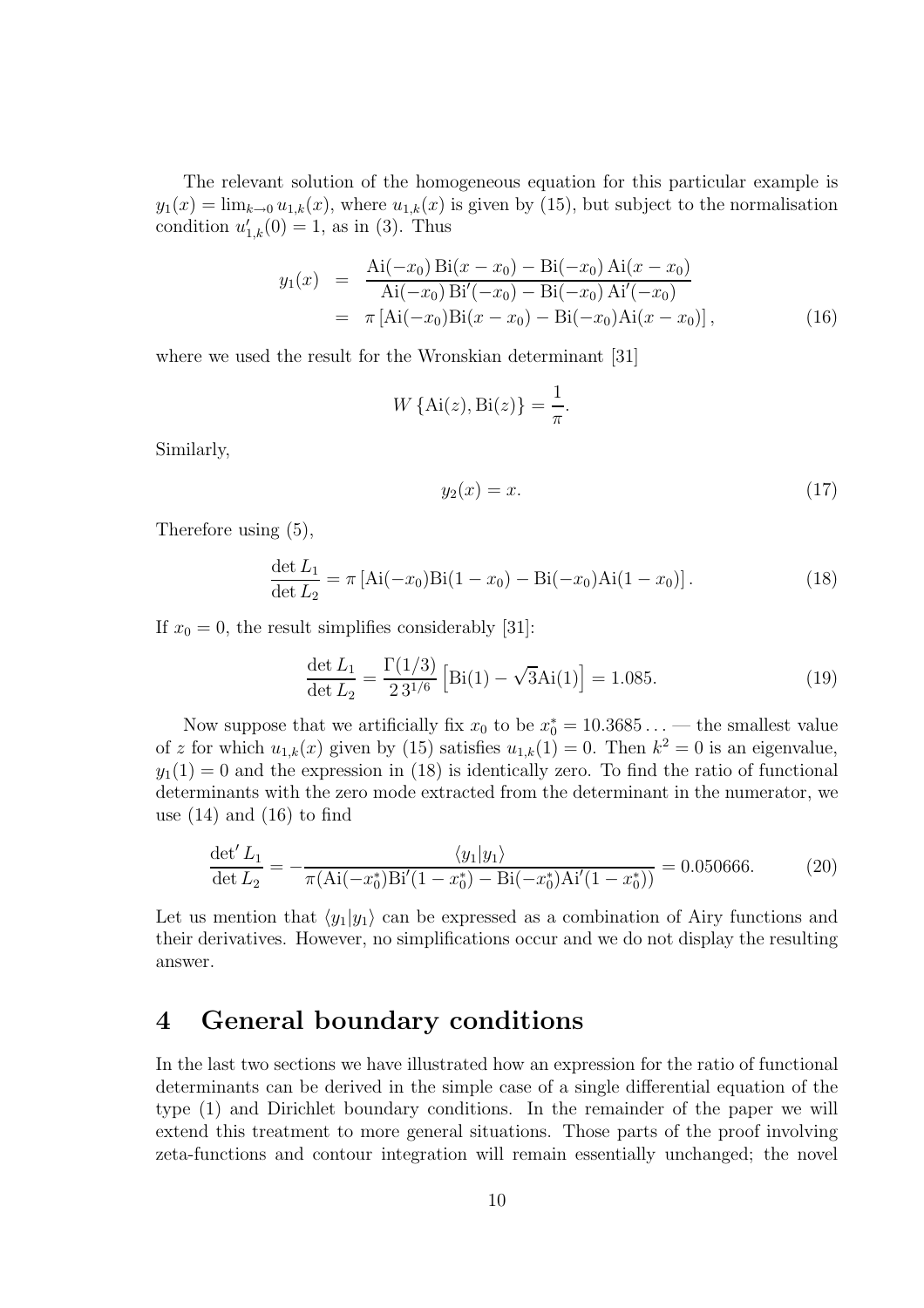aspects arise from setting up the problem so that the method naturally generalises. Since the main aim of this paper is to provide a transparent discussion available to a wide readership, we will limit our discussion to more general boundary discussions, leaving the topic of more complicated second order operators to a future paper [4]. We will, however, briefly discuss a system of two coupled operators of type  $(1)$  in section 6, in order to provide some indication of how the procedure generalises in that direction.

The boundary conditions on the functions on which  $L_i$  operates fall into two classes: separated and non-separated. Separated boundary conditions are defined as those which do not mix conditions on  $u_{j,k}(x)$  and  $u'_{j,k}(x)$  at the boundary  $x = 0$  with conditions at the boundary  $x = 1$ . Robin boundary conditions  $Au_{j,k}(0) + Bu'_{j,k}(0) =$  $0, Cu_{j,k}(1) + Du'_{j,k}(1) = 0$ , where A, B, C, D are given real constants, are the generic case. Non-separated conditions can involve  $u_{j,k}(x)$  and its derivative at different boundaries in the same equation. Periodic boundary conditions  $u_{j,k}(0) = u_{j,k}(1), u'_{j,k}(0) =$  $u'_{i,k}(1)$  are a common example. In previous sections, where Dirichlet boundary conditions were imposed, initial conditions were specified at  $x = 0$  which guaranteed a unique  $u_{i,k}(x)$  on which to impose boundary conditions. The imposition of more complicated types of boundary conditions, and in particular those of the non-separated type, does not permit us to proceed in the same way, and we need to set up a more systematic approach.

The first modification consists of no longer working with the second order differential equation

$$
\frac{d^2u_{j,k}}{dx^2} = (R_j(x) - k^2) u_{j,k},
$$
\n(21)

but going over to the first order formalism where we define  $v_{j,k}(x) \equiv u'_{j,k}(x)$ , and view the column vector

$$
\mathbf{u}_{j,k}(x) = \begin{pmatrix} u_{j,k}(x) \\ v_{j,k}(x) \end{pmatrix}
$$
 (22)

as the basic element of the theory. Then (21) may be written as

$$
\frac{d}{dx}\begin{pmatrix} u_{j,k}(x) \\ v_{j,k}(x) \end{pmatrix} = \begin{pmatrix} 0 & 1 \\ R_j - k^2 & 0 \end{pmatrix} \begin{pmatrix} u_{j,k}(x) \\ v_{j,k}(x) \end{pmatrix}.
$$
\n(23)

The general form for the boundary conditions can then be expressed in terms of  $\mathbf{u}_{j,k}(x)$ , using the notation of Ref. [11], as

$$
M\binom{u_{j,k}(0)}{v_{j,k}(0)} + N\binom{u_{j,k}(1)}{v_{j,k}(1)} = \binom{0}{0},\tag{24}
$$

where M and N are  $2 \times 2$  matrices. For example, in the case of Dirichlet boundary conditions

$$
M = \left(\begin{array}{cc} 1 & 0 \\ 0 & 0 \end{array}\right), \quad N = \left(\begin{array}{cc} 0 & 0 \\ 1 & 0 \end{array}\right). \tag{25}
$$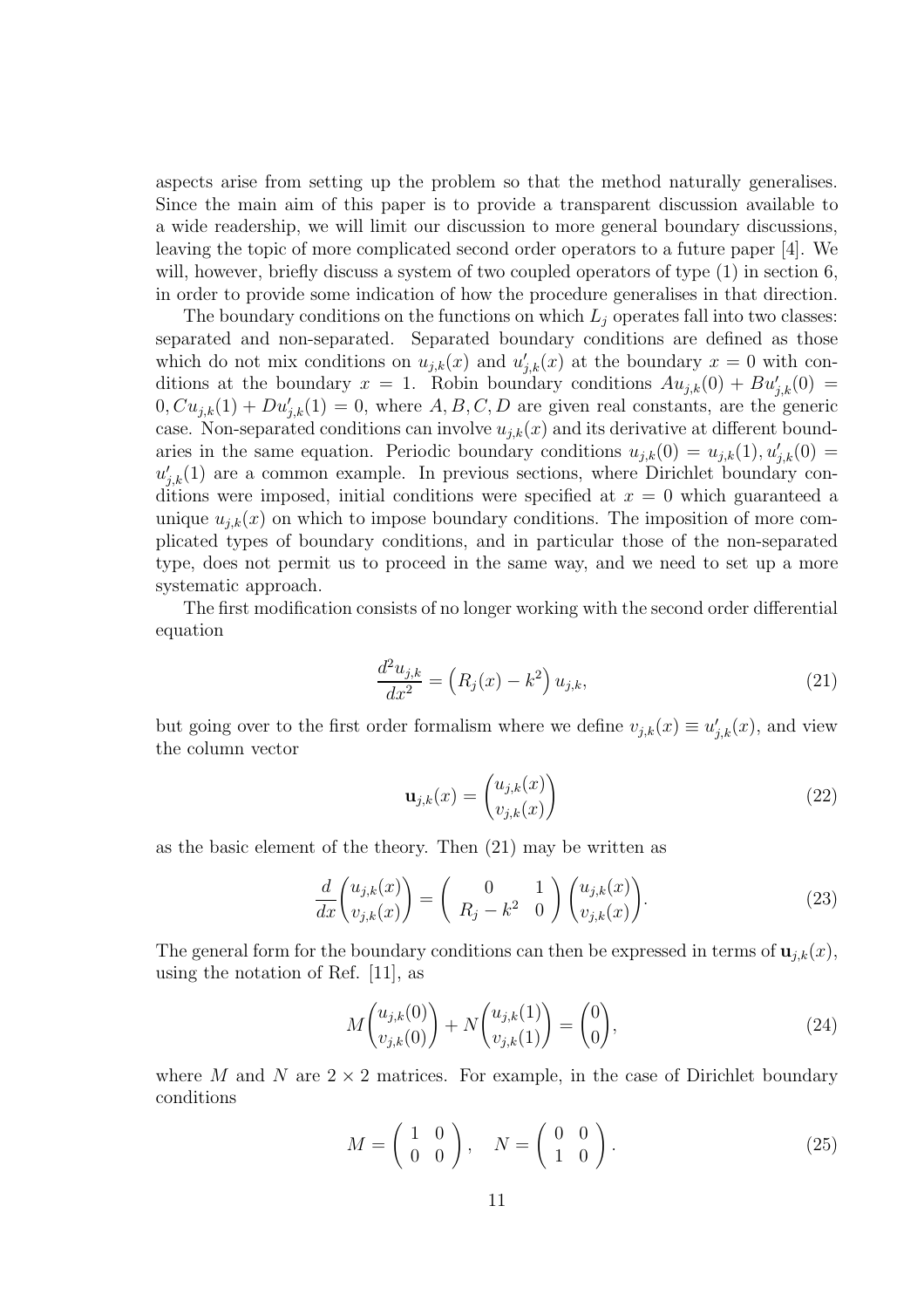Now let  $\mathbf{u}_{i,k}^{(1)}(x)$  and  $\mathbf{u}_{i,k}^{(2)}(x)$  be two independent solutions of the differential equation (23). We will not impose the boundary condition (24) on these solutions, instead they will be uniquely specified by the imposition of initial conditions. They may then be thought of as basis functions from which a general solution can be constructed:

$$
\begin{pmatrix}\nu_{j,k}(x) \\
v_{j,k}(x)\n\end{pmatrix} = \begin{pmatrix}\n\alpha u_{j,k}^{(1)}(x) + \beta u_{j,k}^{(2)}(x) \\
\alpha v_{j,k}^{(1)}(x) + \beta v_{j,k}^{(2)}(x)\n\end{pmatrix} = \begin{pmatrix}\nu_{j,k}^{(1)}(x) & u_{j,k}^{(2)}(x) \\
v_{j,k}^{(1)}(x) & v_{j,k}^{(2)}(x)\n\end{pmatrix} \begin{pmatrix}\n\alpha \\
\beta\n\end{pmatrix}.
$$
\n(26)

In the special case when  $k^2$  is an eigenvalue, the constants  $\alpha$  and  $\beta$  can then be chosen so that  $\mathbf{u}_{j,k}(x)$  satisfies the boundary conditions (24).

Now

$$
H_{j,k}(x) = \begin{pmatrix} u_{j,k}^{(1)}(x) & u_{j,k}^{(2)}(x) \\ v_{j,k}^{(1)}(x) & v_{j,k}^{(2)}(x) \end{pmatrix}
$$
 (27)

is a fundamental solution to (23). Since det  $H_{j,k}(x) \neq 0$ ,

$$
\begin{pmatrix} \alpha \\ \beta \end{pmatrix} = H_{j,k}^{-1}(0) \begin{pmatrix} u_{j,k}(0) \\ v_{j,k}(0) \end{pmatrix}.
$$

So, in summary,

$$
\begin{pmatrix} u_{j,k}(x) \\ v_{j,k}(x) \end{pmatrix} = H_{j,k}(x) H_{j,k}^{-1}(0) \begin{pmatrix} u_{j,k}(0) \\ v_{j,k}(0) \end{pmatrix}
$$

is the unique solution of (23) with initial value  $(u_{j,k}(0), v_{j,k}(0))$  at  $x = 0$ . This allows us to rewrite the boundary condition (24) as

$$
(M + NH_{j,k}(1)H_{j,k}^{-1}(0)) \binom{u_{j,k}(0)}{v_{j,k}(0)} = 0.
$$
\n(28)

Nontrivial solutions only exist if

$$
\det\left(M + NH_{j,k}(1)H_{j,k}^{-1}(0)\right) = 0,\tag{29}
$$

and this gives the condition for  $k^2$  to be an eigenvalue.

Although we could in principle work with any set of  ${\bf u}_{ik}^{(1)}(x), {\bf u}_{ik}^{(2)}(x)$ , a particularly suitable choice is

$$
H_{j,k}(0) = \begin{pmatrix} u_{j,k}^{(1)}(0) & u_{j,k}^{(2)}(0) \\ v_{j,k}^{(1)}(0) & v_{j,k}^{(2)}(0) \end{pmatrix} = \begin{pmatrix} 1 & 0 \\ 0 & 1 \end{pmatrix}.
$$
 (30)

This has a number of simplifying features. For instance,  $\det H_{j,k}(x) = 1$  for all x,  $\alpha = u_{j,k}(0), \beta = v_{j,k}(0)$  and the eigenvalue condition becomes  $\det(M + NH_{j,k}(1)) = 0$ .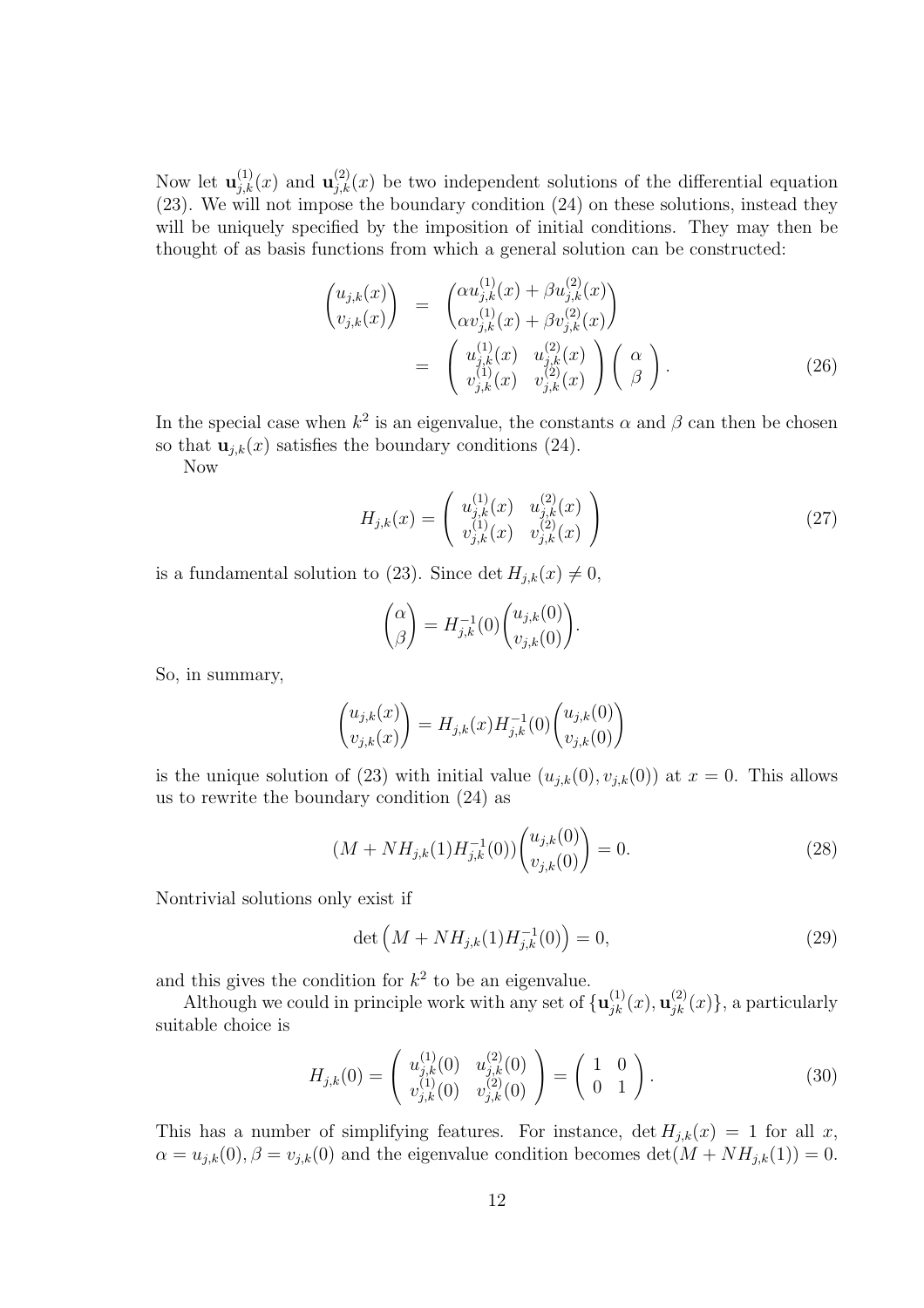A simple example of a set of functions satisfying (30) are those for the equation with  $R_j = 0$ . They are given by  $u_{j,k}^{(1)}(x) = \cos kx$  and  $u_{j,k}^{(2)}(x) = k^{-1} \sin kx$ .

The solution  $\mathbf{u}_{j,k}(x)$ , by contrast, depends on the nature of the boundary conditions. For Robin boundary conditions, for example,  $A\alpha + B\beta = 0$ , and we may take  $\alpha = -B$ and  $\beta = A$ ,  $u_{j,k}(x)$  being only defined up to a constant as usual. Thus

$$
\mathbf{u}_{jk}(x) = -B\mathbf{u}_{j,k}^{(1)}(x) + A\mathbf{u}_{j,k}^{(2)}(x). \tag{31}
$$

It is now straightforward to calculate  $\det(M+NH_{j,k}(1))$  using the matrices appropriate for Robin conditions:

$$
M = \left(\begin{array}{cc} A & B \\ 0 & 0 \end{array}\right), \quad N = \left(\begin{array}{cc} 0 & 0 \\ C & D \end{array}\right), \tag{32}
$$

to find that

$$
\det(M + NH_{j,k}(1)) = Cu_{j,k}(1) + Dv_{j,k}(1),
$$

so that imposing the boundary conditions at the "final" point gives the eigenvalue condition (29).

For non-separated boundary conditions, initial and final conditions are mixed together and the appropriate linear combination (26) is determined by imposing either one of the boundary conditions. For example in the case of periodic boundary conditions,  $u_{j,k}(0) = u_{j,k}(1)$  implies that  $\alpha(1 - u_{j,k}^{(1)}(1)) = \beta u_{j,k}^{(2)}(1)$ , so that we may take

$$
u_{j,k}(x) = u_{j,k}^{(2)}(1)u_{j,k}^{(1)}(x) + \left(1 - u_{j,k}^{(1)}(1)\right)u_{j,k}^{(2)}(x).
$$
\n(33)

The other boundary condition then gives the eigenvalue condition. Explicitly calculating det( $M + NH_{j,k}(1)$ ) using (33) and  $M = -N = I_2$ , where  $I_2$  is the 2 × 2 unit matrix, one finds

$$
\det(M + NH_{j,k}(1)) = v_{j,k}(0) - v_{j,k}(1).
$$

It is now possible to see how the approach adopted to investigate the case of Dirichlet boundary conditions fits into this more general structure. The solution  $\mathbf{u}_{i,k}(x)$  which satisfies (23) is simply equal to  $u_{i,k}^{(2)}(x)$  introduced in this section, that is,  $\alpha = 0, \beta = 1$ . Using (25),  $\det(M + NH_{j,k}(1)) = u_{j,k}^{(2)}(1)$ , so that the eigenvalues are fixed by imposing  $u_{j,k}(1) = 0$ , just as in (4). For Neumann boundary conditions  $\alpha = 1, \beta = 0$ ; for other cases both of the fundamental solutions  $u_{i,k}^{(1)}(x)$  and  $u_{i,k}^{(2)}(x)$  will be required to construct a solution  $u_{j,k}(x)$  which has the correct properties.

The discussion presented in this section so far indicates how our earlier proof can be extended to more general types of boundary conditions. Assuming suitable analyticity properties in  $k$ , the eigenvalue condition  $(4)$  is now replaced by the more general condition (29), and so the analogue of (5) becomes

$$
\zeta_{L_1}(s) - \zeta_{L_2}(s) = \frac{1}{2\pi i} \int_{\gamma} dk k^{-2s} \frac{d}{dk} \ln \frac{\det(M + NH_{1,k}(1))}{\det(M + NH_{2,k}(1))}.
$$
\n(34)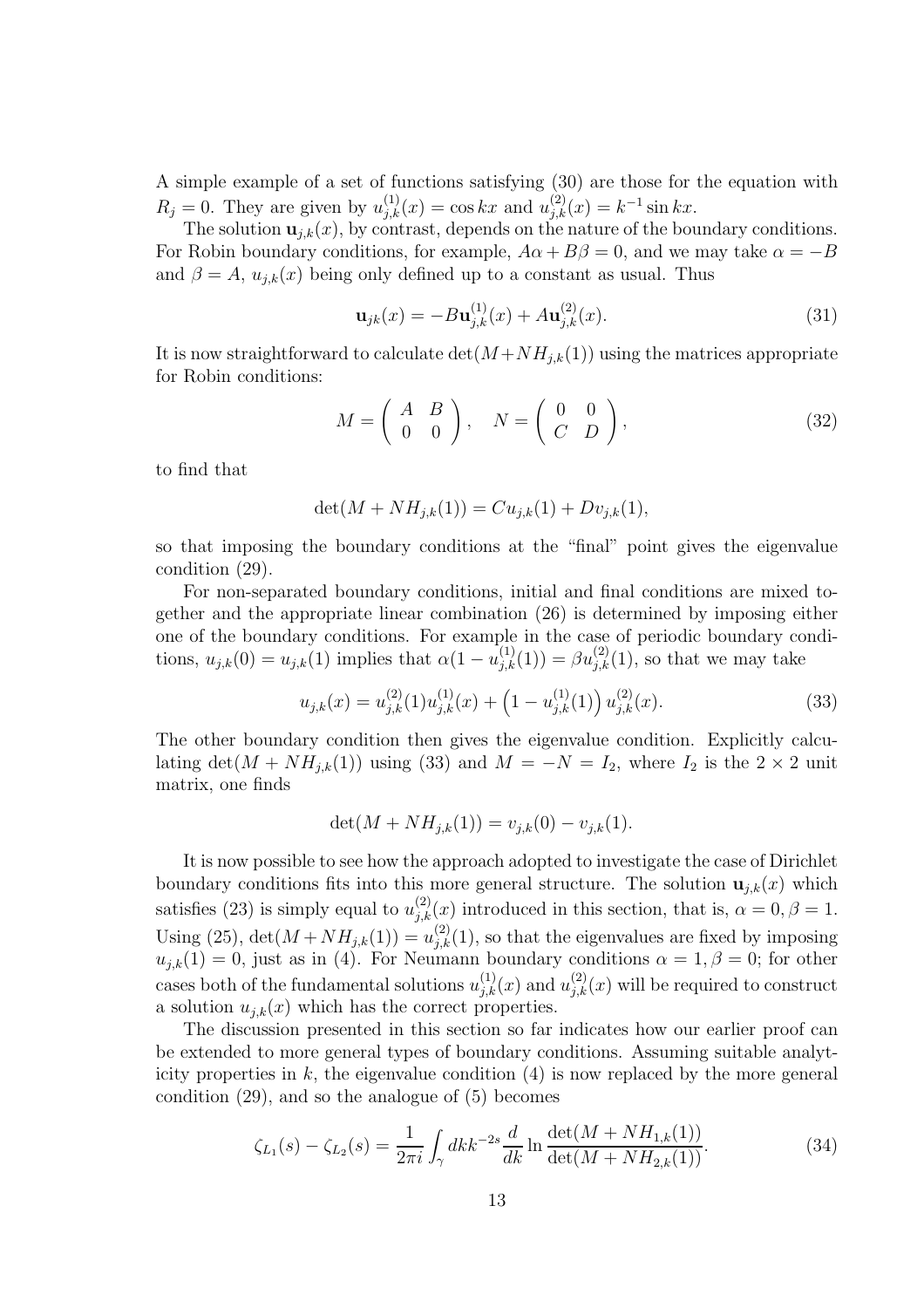We next perform the same steps as in section 2. The leading  $|k| \to \infty$  behaviour of  $u_{i,k}^{(2)}(x)$  is governed by eq. (6), whereas for  $u_{i,k}^{(1)}(x)$  we have [29]

$$
u_{j,k}^{(1)}(x) \sim \cos(kx)(1 + \mathcal{O}(k^{-1})).
$$

This shows

$$
\frac{d}{dk} \ln \frac{\det(M + NH_{1,k}(1))}{\det(M + NH_{2,k}(1))} = \mathcal{O}(k^{-2})
$$

and all goes through as before. Thus, with the definition

$$
Y_j(x) \equiv \begin{pmatrix} y_j^{(1)}(x) & y_j^{(2)}(x) \\ y_j^{(1)'}(x) & y_j^{(2)'}(x) \end{pmatrix} = \lim_{k \to 0} H_{j,k}(x)
$$

the formalism immediately provides the answer for the quotient of determinants

$$
\frac{\det L_1}{\det L_2} = \frac{\det(M + NY_1(1))}{\det(M + NY_2(1))}.
$$
\n(35)

From a practical point of view, in order to calculate (35) only the matrices M and N, which specify the boundary conditions, and the two independent solutions  $\{y_j^{(1)}(x),\}$  $y_j^{(2)}(x)$  of the homogeneous equation  $L_j y_j = 0$  are needed. These fundamental solutions also satisfy the initial conditions (30) inherited from the solutions  $\{u_{i,k}^{(1)}(x), u_{i,k}^{(2)}(x)\}$ :

$$
Y_j(0) = \begin{pmatrix} y_j^{(1)}(0) & y_j^{(2)}(0) \\ y_j^{(1)'}(0) & y_j^{(2)'}(0) \end{pmatrix} = \begin{pmatrix} 1 & 0 \\ 0 & 1 \end{pmatrix}.
$$
 (36)

For instance, in the example introduced in section 3 where  $R_1(x) = x$ , the fundamental solutions are

$$
y_1^{(1)}(x) = \frac{3^{-1/3}\pi}{\Gamma(1/3)} \left[ Bi(x) + \sqrt{3}Ai(x) \right]
$$
  

$$
y_1^{(2)}(x) = \frac{\Gamma(1/3)}{2\,3^{1/6}} \left[ Bi(x) - \sqrt{3}Ai(x) \right].
$$
 (37)

For Dirichlet boundary conditions  $y_1(x)$  is simply  $y_1^{(2)}(x)$  (compare with (19)), and for Neumann boundary conditions it is  $y_1^{(1)}(x)$ .

Let us end this section by giving an alternative, slightly simpler, form for  $(35)$ which will be useful in the next section. We have seen in the case of Robin and periodic boundary conditions, that if we implement one of the boundary conditions, then  $\det(M+NH_{i,k}(1))$  is proportional (equal, with the correct choice of normalisation) to the other condition. This will be true in general. To explicitly show this, let us write the condition (24) out in full:

$$
\begin{pmatrix} m_{11}u_{j,k}(0) + m_{12}v_{j,k}(0) + n_{11}u_{j,k}(1) + n_{12}v_{j,k}(1) \\ m_{21}u_{j,k}(0) + m_{22}v_{j,k}(0) + n_{21}u_{j,k}(1) + n_{22}v_{j,k}(1) \end{pmatrix} = \begin{pmatrix} 0 \\ 0 \end{pmatrix}.
$$
 (38)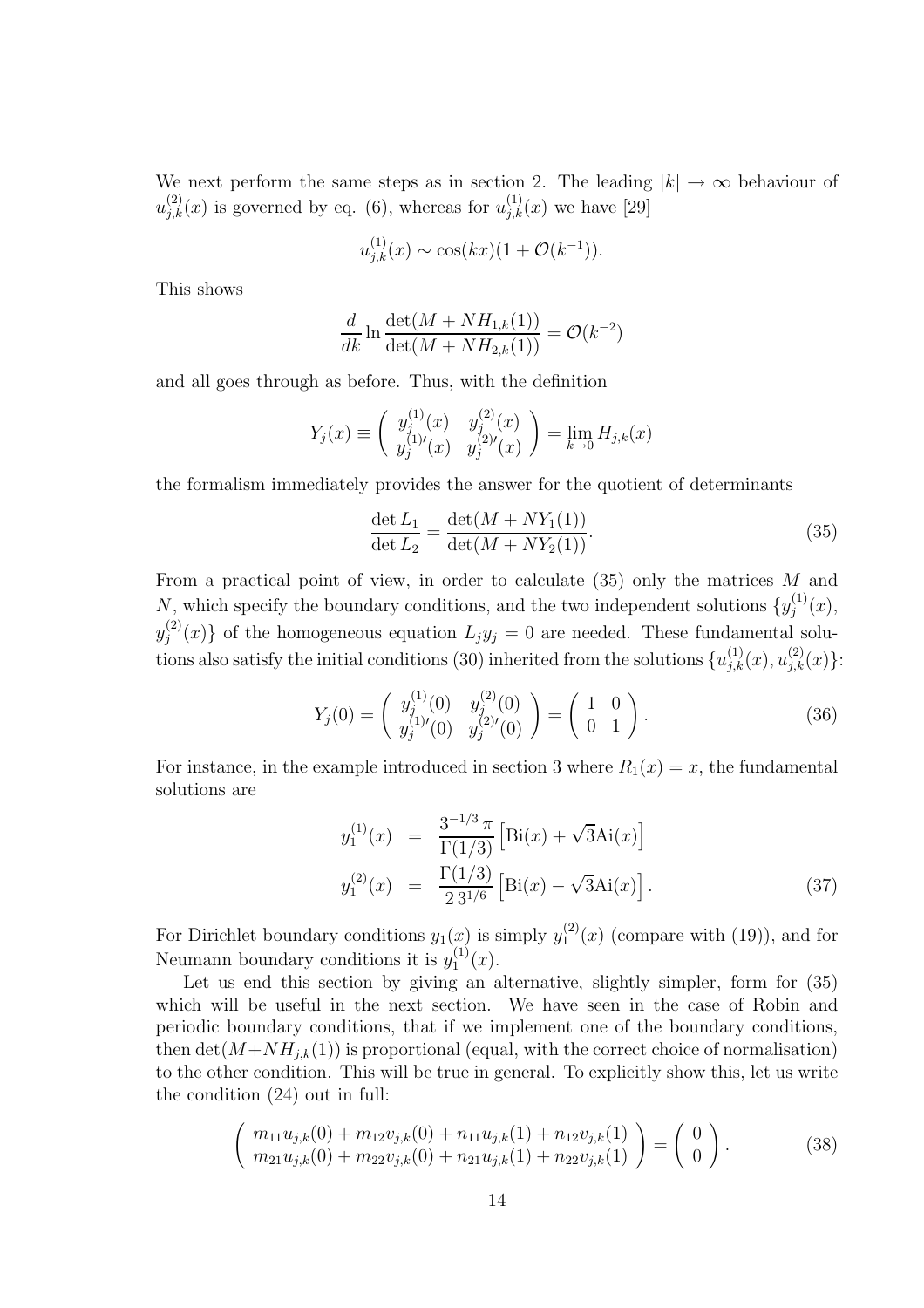We ask that  $u_{j,k}(x)$  satisfy only one boundary condition. This could be either one, but one choice gives

$$
m_{11}u_{j,k}(0) + m_{12}v_{j,k}(0) + n_{11}u_{j,k}(1) + n_{12}v_{j,k}(1) = 0.
$$
\n(39)

We now want to construct a  $u_{j,k}(x)$  which explicitly satisfies the condition (39). To do so we expand  $u_{j,k}(x)$  as in (26) and implement (39). This gives (with an appropriate choice of normalisation)

$$
u_{j,k}(x) = -\left[m_{12} + n_{11}u_{j,k}^{(2)}(1) + n_{12}v_{j,k}^{(2)}(1)\right]u_{j,k}^{(1)}(x) + \left[m_{11} + n_{11}u_{j,k}^{(1)}(1) + n_{12}v_{j,k}^{(1)}(1)\right]u_{j,k}^{(2)}(x).
$$
 (40)

Using the expression (40) to calculate an explicit expression for the second row of the left-hand side of (38) gives

$$
\det M + \det N + u_{j,k}^{(1)}(1)(n_{11}m_{22} - n_{21}m_{12}) + u_{j,k}^{(2)}(1)(m_{11}n_{21} - m_{21}n_{11})
$$
  
+ 
$$
v_{j,k}^{(1)}(1)(n_{12}m_{22} - n_{22}m_{12}) + v_{j,k}^{(2)}(1)(m_{11}n_{22} - m_{21}n_{12}),
$$

which is simply  $\det(M + NH_{j,k}(1))$  expanded out and simplified using  $\det H_{j,k}(1) = 1$ . Therefore we have shown that

$$
\det(M + NH_{j,k}(1)) = m_{21}u_{j,k}(0) + m_{22}v_{j,k}(0) + n_{21}u_{j,k}(1) + n_{22}v_{j,k}(1). \tag{41}
$$

The fact that the constant of proportionality between the two sides of this equation is 1 is a consequence of the judicious choice of normalisation of (40). If we had chosen to implement the second row of (38) instead of (39), we would simply have obtained a different  $u_{i,k}(x)$ , which, when substituted into the first row of (38), would have again given  $\det(M + NH_{j,k}(1)).$ 

As a result of (41) we find for the quotient of functional determinants

$$
\frac{\det L_1}{\det L_2} = \frac{m_{21}y_1(0) + m_{22}y_1'(0) + n_{21}y_1(1) + n_{22}y_1'(1)}{m_{21}y_2(0) + m_{22}y_2'(0) + n_{21}y_2(1) + n_{22}y_2'(1)},
$$
\n(42)

which is the alternative form to  $(35)$  mentioned above. It is now possible to immediately write down the required formulae for any boundary condition. For instance, in the case of Robin boundary conditions defined by (32),

$$
\frac{\det L_1}{\det L_2} = \frac{Cy_1(1) + Dy'_1(1)}{Cy_2(1) + Dy'_2(1)},
$$
\n(43)

and for periodic boundary conditions defined by  $M = -N = I_2$ ,

$$
\frac{\det L_1}{\det L_2} = \frac{y_1'(0) - y_1'(1)}{y_2'(0) - y_2'(1)}.
$$
\n(44)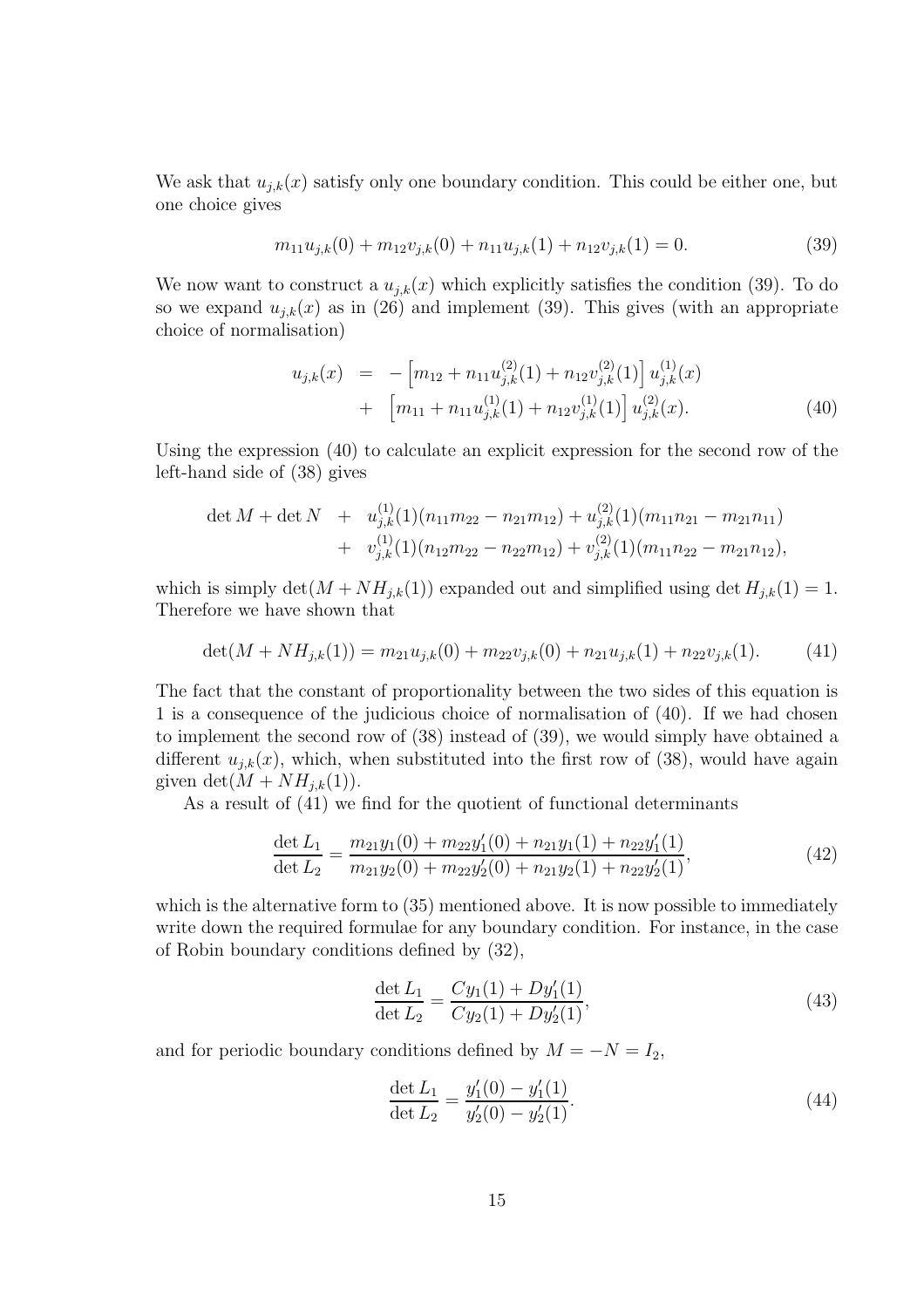#### **5 Omitting the zero mode: general case**

In this section we will derive the result for the ratio of functional determinants when a zero mode has been extracted, in the case when general boundary conditions of the type (24) have been imposed on operators of the type (1). As before, we will assume that the operator  $L_j$  with the boundary conditions imposed defines a self-adjoint operator. This requires that the elements of the matrices M and N satisfy certain conditions, as described in Appendix A. The main result which we will require will be the nature of the generalisation of (10), where  $u_{1,k}(1)$  will presumably be replaced by  $\det(M + NH_{i,k}(1))$ . As in section 3, the starting point of the analysis is

$$
[v_{1,0}(x)^*u_{1,k}(x) - v_{1,k}(x)u_{1,0}(x)^*]_0^1 = k^2 \langle u_{1,0} | u_{1,k} \rangle.
$$
 (45)

We implement both boundary conditions on the  $k = 0$  solution, but only one of the boundary conditions on the solution for general  $k$ , since we wish to keep k arbitrary, and not restrict it so that  $k^2$  is an eigenvalue.

To gain some insight, we first look at particular boundary conditions before we outline the procedure for general boundary conditions. For Robin boundary conditions we have  $Au_{1,0}(0) + Bv_{1,0}(0) = 0$ ,  $Cu_{1,0}(1) + Dv_{1,0}(1) = 0$  and  $Au_{1,k}(0) + Bv_{1,k}(0) = 0$ . The left-hand side of (45) then gives zero for the contribution at  $x = 0$  (both functions satisfy the boundary conditions there) and at  $x = 1$  gives

$$
-\frac{C}{D}u_{1,0}(1)^*u_{1,k}(1)-v_{1,k}(1)u_{1,0}(1)^*=-\left(\frac{u_{1,0}(1)^*}{D}\right)[Cu_{1,k}(1)+Dv_{1,k}(1)].
$$

Therefore

$$
Cu_{1,k}(1) + Dv_{1,k}(1) = -\left(\frac{D}{u_{1,0}(1)^*}\right) k^2 \langle u_{1,0} | u_{1,k} \rangle.
$$
 (46)

For periodic boundary conditions we have  $u_{1,0}(0) = u_{1,0}(1), v_{1,0}(0) = v_{1,0}(1)$  and  $u_{1,k}(0) = u_{1,k}(1)$ . The left-hand side of (45) then gives

$$
-v_{1,k}(1)u_{1,0}(0)^* + v_{1,k}(0)u_{1,0}(0)^*
$$

which leads to

$$
v_{1,k}(0) - v_{1,k}(1) = \frac{1}{u_{1,0}(0)^*} k^2 \langle u_{1,0} | u_{1,k} \rangle.
$$
 (47)

For all special examples considered, the result takes the form (see eqs. (10), (46), (47))

$$
\det(M + NH_{1,k}(1)) = \mathcal{B}k^2 \langle u_{1,0} | u_{1,k} \rangle, \tag{48}
$$

where  $\beta$  depends on the zero mode data at the boundary and on the boundary condition imposed.

In fact, the procedure described above can be extended to the case of general boundary conditions and the analogous results will always have the form (48). To see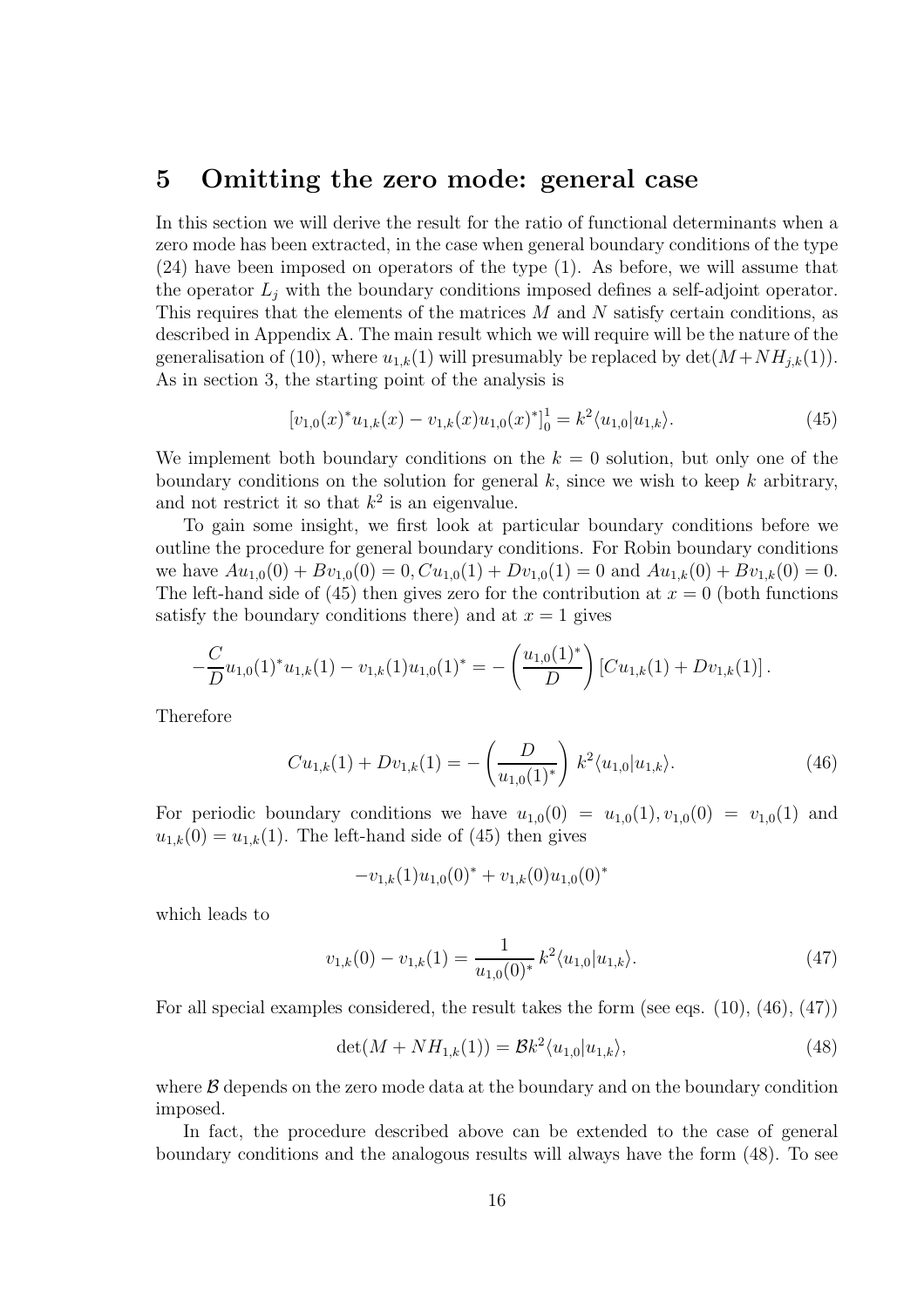this recall from the last section that implementing one boundary condition only leads, in the case of general boundary conditions, to (see (39) and (41))

$$
m_{11}u_{1,k}(0) + m_{12}v_{1,k}(0) + n_{11}u_{1,k}(1) + n_{12}v_{1,k}(1) = 0
$$
\n
$$
m_{21}u_{1,k}(0) + m_{22}v_{1,k}(0) + n_{21}u_{1,k}(1) + n_{22}v_{1,k}(1) = \det(M + NH_{1,k}(1)).
$$
\n(49)

When  $k = 0$ ,  $u_{1,k}(x)$  is the zero mode and so (49) holds, but with  $\det(M + NH_{1,0}(1))$ replaced by 0.

We wish to obtain expressions for  $u_{1,k}(x), u_{1,0}(x)$ , and their derivatives, at the boundaries in order to substitute them into the left-hand side of (45), and ultimately obtain an expression for  $\det(M + NH_{1,k}(1))$ . To do this we have to proceed by cases, which depend on the particular boundary conditions prescribed. Suppose that, for instance, the boundary conditions are such that  $m_{12}n_{22} - n_{12}m_{22} \neq 0$ . Then in this case we rewrite (49) as

$$
\begin{pmatrix} m_{12} & n_{12} \ m_{22} & n_{22} \end{pmatrix} \begin{pmatrix} v_{1,k}(0) \\ v_{1,k}(1) \end{pmatrix} = \begin{pmatrix} 0 \\ \det(M + NH_{1,k}(1)) \end{pmatrix} - \begin{pmatrix} m_{11} & n_{11} \ m_{21} & n_{21} \end{pmatrix} \begin{pmatrix} u_{1,k}(0) \\ u_{1,k}(1) \end{pmatrix}.
$$
 (50)

The condition on the elements of  $M$  and  $N$  that we have imposed implies that the matrix on the extreme left of (50) is invertible and so we may solve for  $v_{1,k}(0)$  and  $v_{1,k}(1)$ . These intermediate results are of no intrinsic interest and are given in the Appendix A. Obviously the equations for  $v_{1,0}(0)$  and  $v_{1,0}(1)$  are identical to those for general k, except that  $\det(M + NH_{1,k}(1))$  is replaced by  $\det(M + NH_{1,0}(1)) = 0$ . We may now eliminate  $v_{1,k}(0), v_{1,k}(1), v_{1,0}(0)$  and  $v_{1,0}(1)$  from (45) using these equations. The basic steps are outlined in Appendix A. We obtain

$$
\det(M + NH_{1,k}(1)) = \frac{n_{12}m_{22} - m_{12}n_{22}}{m_{12}u_{1,0}(1)^{*} + n_{12}u_{1,0}(0)^{*}} \langle u_{1,0}|u_{1,k} \rangle, \quad n_{12}m_{22} - m_{12}n_{22} \neq 0.51
$$

Expressing  $\{v_{1,k}(0), v_{1,k}(1)\}\$  in terms of  $\{u_{1,k}(0), u_{1,k}(1)\}\$  is just one possibility; there are five more ways to express two boundary data by the complementary ones. Proceeding as described gives the list of results presented in Appendix A. It is seen that the precise form that  $\beta$  takes depends on which combination of elements of M and N are non-zero. The formulae in Appendix A, together with (51), cover all possible cases. If more than one of the results is appropriate, then they are, of course, equivalent.

Having established that (48) holds in general, we may simply replace (10) by

$$
\det(M + NH_{1,k}(1)) = -k^2 f_{1,k}; \quad f_{1,k} \equiv -\mathcal{B}\langle u_{1,0} | u_{1,k} \rangle,
$$
\n(52)

and repeat the steps in section 3. One finds

$$
\zeta_{L_1}'(0) - \zeta_{L_2}'(0) = -\ln \frac{f_{1,0}}{\det(M + NY_2(1))},
$$

which using (8) gives

$$
\frac{\det' L_1}{\det L_2} = -\frac{\mathcal{B} \langle y_1 | y_1 \rangle}{\det (M + NY_2(1))},\tag{53}
$$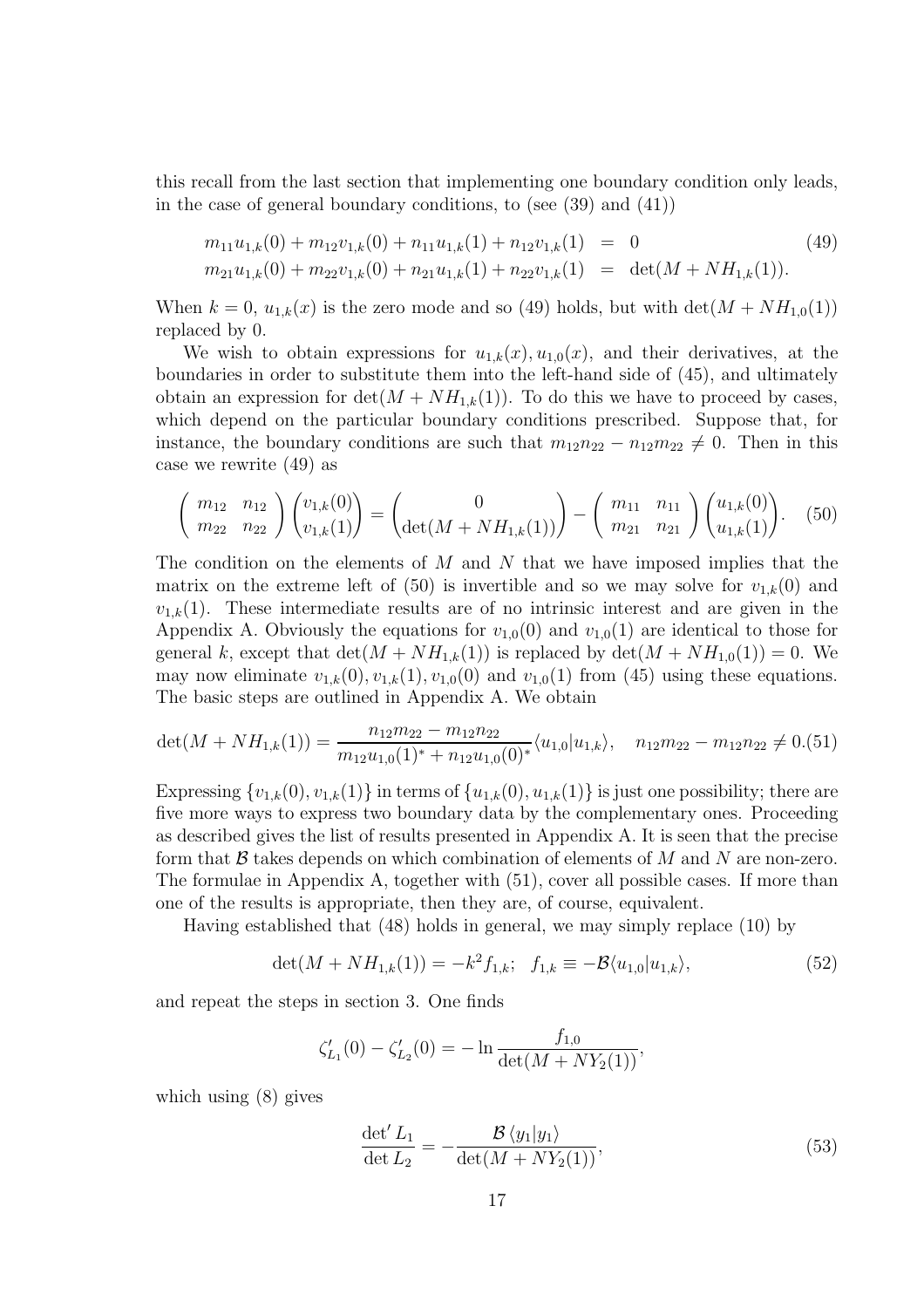where  $\beta$  takes on the following values:

$$
\frac{n_{12}m_{22} - m_{12}n_{22}}{m_{12}y_1(1)^* + n_{12}y_1(0)^*}, \quad \text{if} \quad n_{12}m_{22} - m_{12}n_{22} \neq 0, \n\frac{m_{11}n_{21} - m_{21}n_{11}}{m_{11}y'_1(1)^* + n_{11}y'_1(0)^*}, \quad \text{if} \quad m_{11}n_{21} - m_{21}n_{11} \neq 0, \n\frac{m_{11}m_{22} - m_{12}m_{21}}{m_{12}y'_1(0)^* + m_{11}y_1(0)^*}, \quad \text{if} \quad m_{11}m_{22} - m_{12}m_{21} \neq 0, \n\frac{m_{12}n_{21} - m_{22}n_{11}}{m_{12}y'_1(1)^* - n_{11}y_1(0)^*}, \quad \text{if} \quad m_{12}n_{21} - m_{22}n_{11} \neq 0, \n\frac{n_{12}n_{21} - n_{22}n_{11}}{n_{12}y'_1(1)^* + n_{11}y_1(1)^*}, \quad \text{if} \quad n_{12}n_{21} - n_{22}n_{11} \neq 0, \n\frac{m_{11}n_{22} - m_{21}n_{12}}{n_{12}y'_1(0)^* - m_{11}y_1(1)^*}, \quad \text{if} \quad m_{11}n_{22} - m_{21}n_{12} \neq 0.
$$
\n(54)

As an example, for periodic boundary conditions when  $M = I_2$ , the third of the above results is applicable, and therefore  $\mathcal{B} = 1/y_1(0)^*$ . Equivalently the fifth result may be used, since  $N = -I_2$ , to give  $\mathcal{B} = 1/y_1(1)^*$ . Furthermore  $\det(M + NY_2(1)) =$  $y_2'(0) - y_2'(1)$  (see (44)), so that

$$
\frac{\det' L_1}{\det L_2} = -\frac{\langle y_1 | y_1 \rangle}{y_1(0)^* \ [y_2'(0) - y_2'(1)]}.
$$
\n(55)

Let us end this section by showing that  $(55)$  is in agreement with the result obtained by a different method [5]. In order to show that the two results are identical, we need to establish a correspondence between the solutions utilised in the two approaches. In this paper we have taken  $u_{i,k}^{(1)}(x)$  and  $u_{i,k}^{(2)}(x)$  — which in the  $k \to 0$  limit become  $y^{(1)}(x)$  and  $y^{(2)}(x)$  — as the two independent solutions (to facilitate comparisons with the formulae given in Ref.  $[5]$ , we will drop the j subscript for the rest of this section). In Ref. [5] the two independent solutions were denoted by  $y_1(x)$  and  $y_2(x)$ , but we will denote them here by  $y^{(I)}(x)$  and  $y^{(II)}(x)$ . The solution  $y^{(I)}(x)$  is simply what we have called  $y(x)$  in this paper, that is, the solution which is the zero mode if one exists, and which satisfies only one of the boundary conditions, if a zero mode does not exist. Thus from (26), when  $k \to 0$ ,

$$
\begin{pmatrix} y^{(1)}(x) & y^{(11)}(x) \\ y^{(1)'}(x) & y^{(11)'}(x) \end{pmatrix} = \begin{pmatrix} y^{(1)}(x) & y^{(2)}(x) \\ y^{(1)'}(x) & y^{(2)'}(x) \end{pmatrix} \begin{pmatrix} \alpha & \gamma \\ \beta & \delta \end{pmatrix},
$$
(56)

where  $y^{(II)}(x) = \gamma y^{(1)}(x) + \delta y^{(2)}(x)$  is any solution which is independent of  $y^{(I)}(x)$ . Since det  $Y(x) = 1$  in our formalism, the Wronskian of the two solutions  $y^{(1)}(x)$  and  $y^{(\text{II})}(x)$  is

$$
y^{(I)}(x)y^{(II)'}(x) - y^{(II)}(x)y^{(I)'}(x) = \alpha \delta - \beta \gamma.
$$
 (57)

All of this holds whatever the nature of the boundary conditions — they will correspond to particular choices for  $\alpha$  and  $\beta$ . Specifically, for periodic boundary conditions,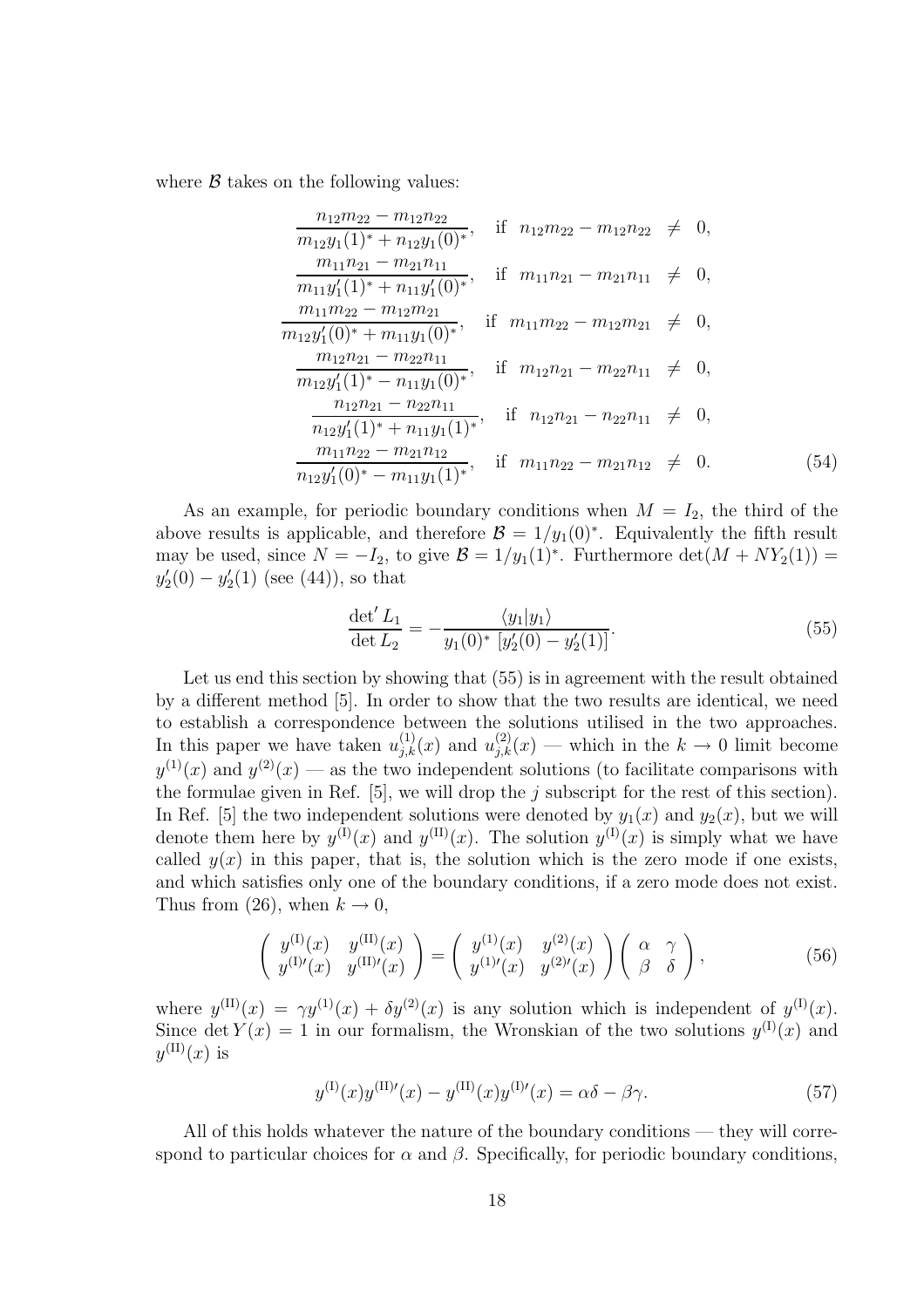(33) shows that  $\alpha = y^{(2)}(1)$  and  $\beta = 1 - y^{(1)}(1)$ , so that the Wronskian, W, is given by  $W = \delta y^{(2)}(1) - \gamma (1 - y^{(1)}(1))$ . It is straightforward to show that  $y^{(II)}(1) - y^{(II)}(0)$ is also equal to this quantity. So, for periodic boundary conditions, and  $y^{(1)}(x)$  given by the  $k \to 0$  version of (33),  $W = y^{(II)}(1) - y^{(II)}(0)$ . This verifies that eq. (5.2) of Ref. [5] reduces to (55) above, up to a minus sign which originates from an overall sign difference in the definition of the operators  $L_i$ .

#### **6 Systems of differential operators**

As we have stressed several times already, our main aim in this paper is to present results and proofs in such a way as to be as free of technical details as possible. So, while the results for a second order differential operator of the type (1) presented in the earlier sections of the paper generalise to systems of differential operators, we will only give a brief outline of the formalism here, leaving the details to a forthcoming publication [4]. In particular, we will, for definiteness, discuss most of the results in the context of a specific example, encountered in the study of transition rates between metastable states in superconducting rings [32, 33]. The differential operator in this problem is defined on the interval  $[-l/2, l/2]$  and has the form

$$
L_1 = \begin{pmatrix} -\frac{d^2}{dx^2} + (1 - 2\mu^2) & (1 - \mu^2)e^{2i\mu x} \\ (1 - \mu^2)e^{-2i\mu x} & -\frac{d^2}{dx^2} + (1 - 2\mu^2) \end{pmatrix} \equiv -I_2 \frac{d^2}{dx^2} + Q_1(x). \tag{58}
$$

In the actual problem this example is taken from,  $\mu$  is a wavevector, which is small (so that  $\mu^2$  < 1), and l is the circumference of the ring divided by the temperaturedependent correlation length. The solutions of  $(L_i - k^2) \mathbf{u}_{i,k}(x) = 0$  will be denoted explicitly by

$$
\mathbf{u}_{j,k}(x) = \begin{pmatrix} u_{j,k,1}(x) \\ u_{j,k,2}(x) \end{pmatrix} . \tag{59}
$$

The sole purpose of the operator  $L_2$  is to render the ratio det  $L_1/\det L_2$  finite, and it is chosen on grounds of simplicity and convenience.

In the completely general case  $\mathbf{u}_{j,k}(x)$  will have r components  $u_{j,k,a}(x); a = 1,\ldots,r$ , and  $L_j$  will take the form of an  $r \times r$  matrix containing second order derivatives along the diagonal. It is again convenient to go over to the equivalent problem containing only first order derivatives, which will have the form (23), but with the column vectors having entries  $u_{j,k,a}(x)$  and  $v_{j,k,a}(x); a = 1, \ldots, r$ , and with the square matrix having the structure

$$
\left(\frac{0}{Q_j(x) - k^2 I_r} \middle| 0\right),\tag{60}
$$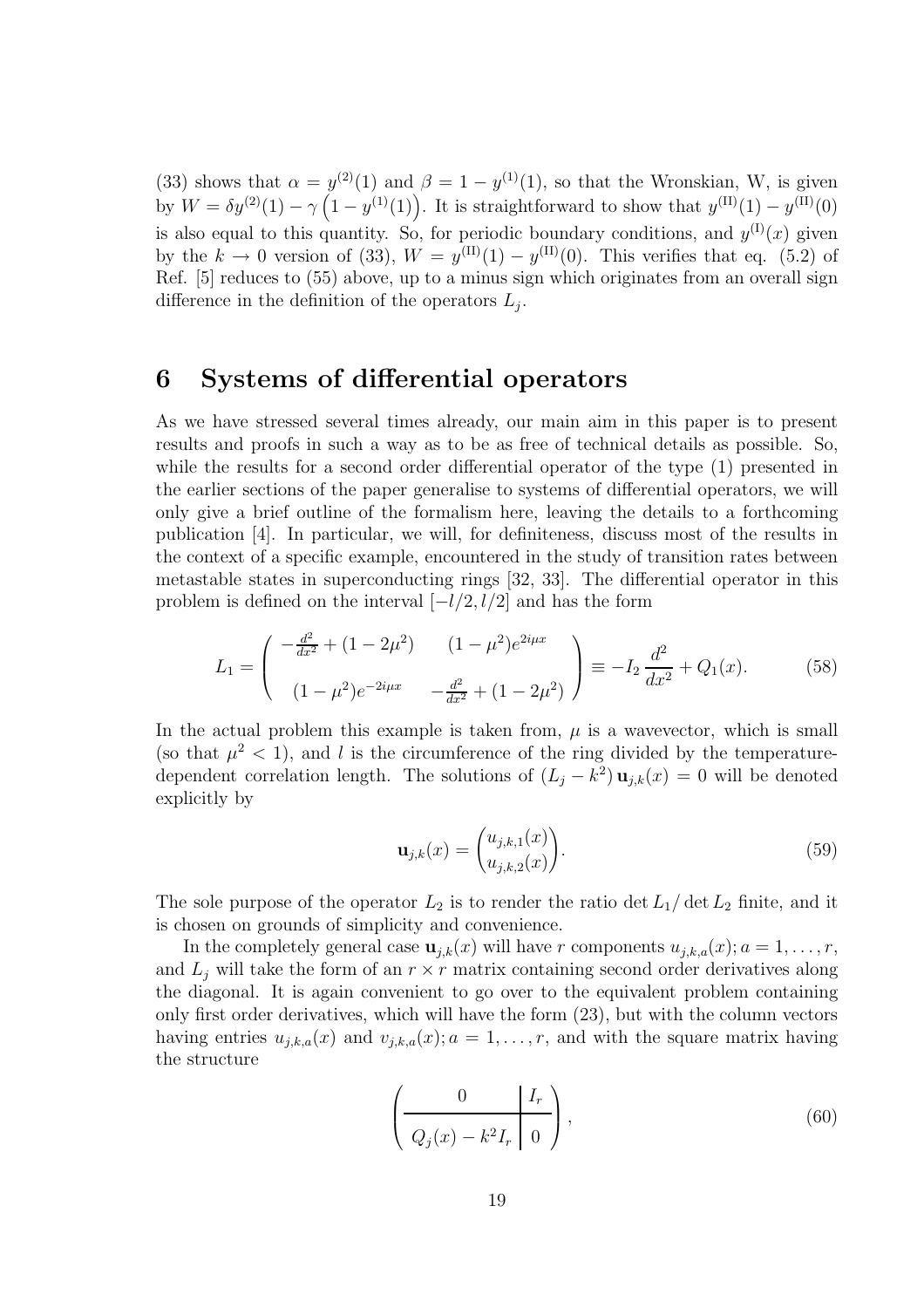where  $I_r$  is the  $r \times r$  unit matrix and  $Q_i(x)$  contains the non-derivative terms in  $L_i$ , as in our specific example (58). The boundary conditions can again be expressed as (24), but now with M and N being  $2r \times 2r$  matrices. The advantage of defining the structure in this way is that much of the formalism described in section 4 goes through unchanged. For instance, the fundamental solution consists of 2r independent solutions of  $L_1$  and their derivatives:

$$
H_{j,k}(x) = \begin{pmatrix} u_{j,k,1}^{(1)}(x) & \dots & \dots & u_{j,k,1}^{(2r)}(x) \\ \dots & \dots & \dots & \dots \\ u_{j,k,r}^{(1)}(x) & \dots & \dots & u_{j,k,r}^{(2r)}(x) \\ v_{j,k,1}^{(1)}(x) & \dots & \dots & v_{j,k,1}^{(2r)}(x) \\ \dots & \dots & \dots & \dots \\ v_{j,k,r}^{(1)}(x) & \dots & \dots & v_{j,k,r}^{(2r)}(x) \end{pmatrix},
$$
(61)

and the eigenvalue condition is again (29). We again choose the solutions so that  $H_{j,k}(-l/2) = I_4$ , just as we did in the one-component case (30). When no zero modes are present, the representation (34) then leads to the final result (35) as before. To calculate the right-hand side of (35) we only need solutions of the homogeneous equations  $L_j$ **y**<sub>j</sub> = 0 and the matrices M and N.

In the particular example we are considering here, we will impose "twisted boundary conditions" [32, 33]  $M = -\text{diag}\left\{e^{i\mu l}, e^{-i\mu l}, e^{i\mu l}, e^{-i\mu l}\right\}$  and  $N = I_4$ . It is easy to check that

$$
\mathbf{y}_1(x) = \begin{pmatrix} e^{i\mu x} \\ -e^{-i\mu x} \end{pmatrix},\tag{62}
$$

is an eigenfunction of the problem with zero eigenvalue and so  $\det(M+NH_{1,0}(l/2))=0$ .

Since a zero mode is present we have to proceed in the general way indicated in section 5, but suitably generalised to this particular two-component case. The analog of (45) is

$$
\sum_{a=1}^{2} \left[ v_{1,0,a}^{*}(x) u_{1,k,a}(x) - v_{1,k,a}(x) u_{1,0,a}^{*}(x) \right]_{-l/2}^{l/2} = k^{2} \langle \mathbf{u}_{1,0} | \mathbf{u}_{1,k} \rangle.
$$
 (63)

Now we assume that  $\mathbf{u}_{1,0}(x)$  satisfies all of the boundary conditions, so it is a zero mode, but  $\mathbf{u}_{1,k}(x)$  satisfies only 3 of the 4 — for instance, those used in Appendix B, see (B.1). This means that k is not restricted to values for which  $k^2$  is an eigenvalue. Substituting in these conditions, (63) becomes

$$
- \left[ v_{1,k,2}(l/2) - e^{-i\mu l} v_{1,k,2}(-l/2) \right] u_{1,0,2}^*(l/2) = k^2 \langle \mathbf{u}_{1,0} | \mathbf{u}_{1,k} \rangle.
$$
 (64)

Only the component of  $\mathbf{u}_{1,k}(x)$  that does not satisfy the boundary condition survives on the left-hand side of the equation. If  $\mathbf{u}_{1,k}(x)$  is appropriately normalised, the term in square brackets on the left-hand side of (64) is  $\det(M + NH_{1,k}(l/2))$ , and we find

$$
\det(M + NH_{1,k}(l/2)) = -\frac{k^2}{u_{1,0,2}^*(l/2)} \langle \mathbf{u}_{1,0} | \mathbf{u}_{1,k} \rangle \equiv -k^2 f_{1,k},\tag{65}
$$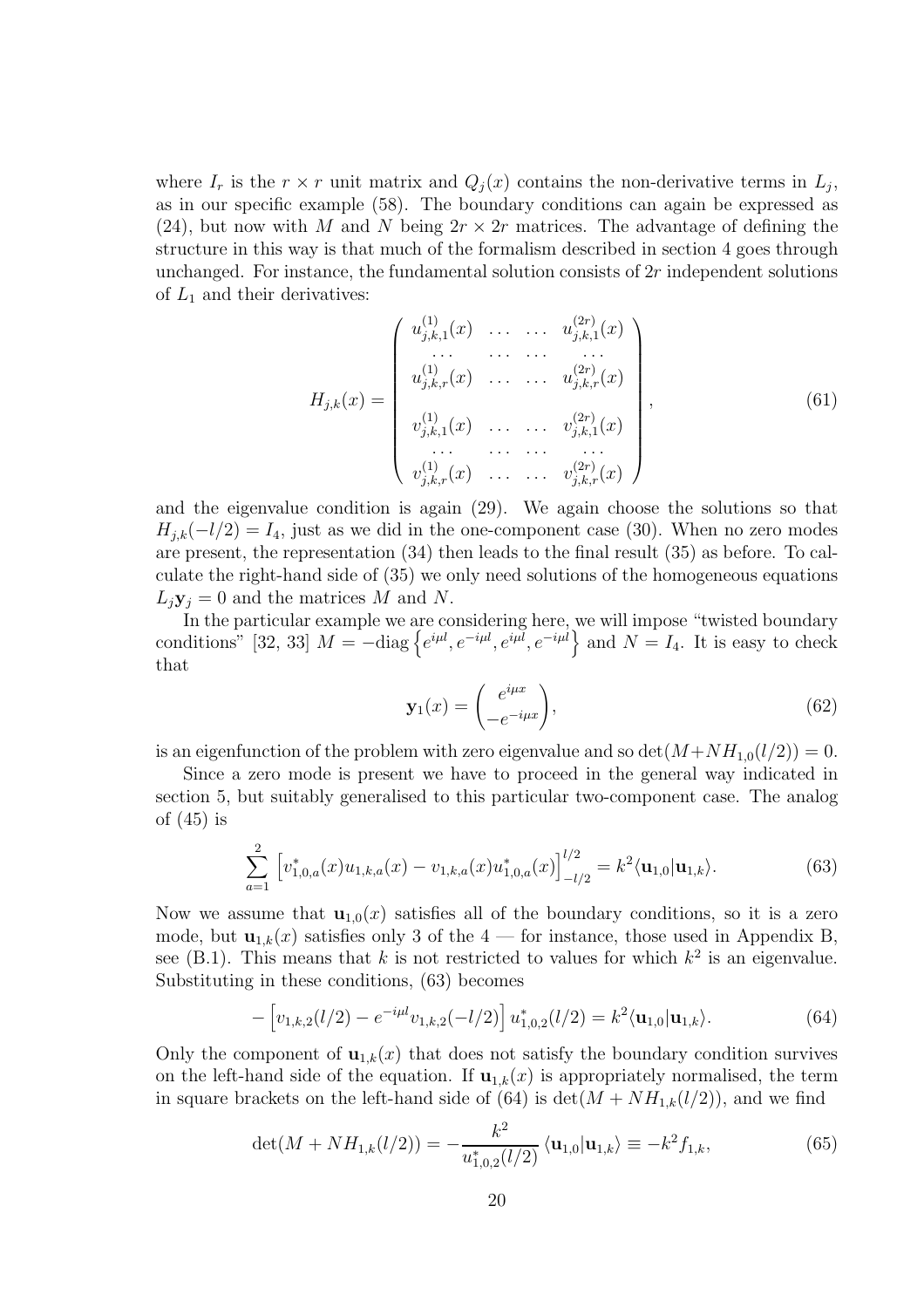where  $f_{1,k} = -\mathcal{B}\langle \mathbf{u}_{1,0} | \mathbf{u}_{1,k} \rangle$  and  $\mathcal{B} = -\left\{y_{1,2}^*(l/2)\right\}^{-1}$ . The only remaining task is the calculation of the appropriately normalised function  $y_1(x)$ . The method used to obtain it is outlined in Appendix B. Using this procedure we find

$$
\mathbf{y}_1(x) = -\frac{4l(1-\mu^2)\sinh^2\left(\frac{l\nu}{2}\right)e^{il\mu/2}}{\nu^2} \begin{pmatrix} e^{i\mu x} \\ -e^{-i\mu x} \end{pmatrix},\tag{66}
$$

which should be contrasted with the unnormalised result  $(62)$ . Therefore

$$
f_{1,0} = \frac{\langle \mathbf{y}_1 | \mathbf{y}_1 \rangle}{y_{1,2}^*(l/2)} = \frac{8l^2(1 - \mu^2)\sinh^2\left(\frac{l\nu}{2}\right)}{\nu^2},\tag{67}
$$

which agrees with the result calculated in Ref. [33] using a different method. This result gives det'  $L_1$ , provided that we divide by det  $L_2$ . The most convenient choice for  $L_2$  is to take it to be of the form  $L_2 = -I_2(d^2/dx^2)$ . The calculation of det  $L_2$  then decouples into the calculation of the determinant of two identical operators of the kind studied in the earlier sections of this paper.

#### **7 Conclusion**

The two main objectives of this paper have been firstly to present a simple, yet rigorous, way of determining the now well-established formulae for ratios of functional determinants, and secondly to extend the results to the situation where a zero mode exists, but is omitted, in one of the determinants. We have stressed clarity, preferring to study the simplest types of operators, and leaving the most general case to a later publication [4].

The main idea behind the method of proof which we have adopted involved defining two solutions of the eigenvalue equation  $L_j u_{j,k}(x) = k^2 u_{j,k}(x)$ , denoted by  $u_{j,k}^{(1)}(x)$  and  $u_{j,k}^{(2)}(x)$ . Here  $L_1$  is the second order differential operator of interest, and  $L_2$  is a similar, typically simpler, operator used for normalisation. Although  $u_{j,k}^{(1)}(x)$  and  $u_{j,k}^{(2)}(x)$  satisfy the eigenvalue equation, they are not, in general, eigenfunctions since they do not satisfy the boundary conditions (simple boundary conditions such as Dirichlet and Neumann are exceptions). Instead we impose "initial" conditions on these two solutions conditions on the functions and their first derivatives at  $x = 0$  — so that they are uniquely defined. The particular choice we made in this paper was (30), but obviously other choices are permissible.

Once two unique and independent solutions of the eigenvalue equation have been defined, any other solution may be expressed as a linear combination of these by specifying the two constants  $\alpha$  and  $\beta$ , as in (26). In particular, if we wish to determine eigenfunctions we would first apply one of the boundary conditions to find the ratio of  $\alpha$  to  $\beta$ . Since the overall normalisation of eigenfunctions is irrelevant, this application of only one of the boundary conditions determines the functional form of the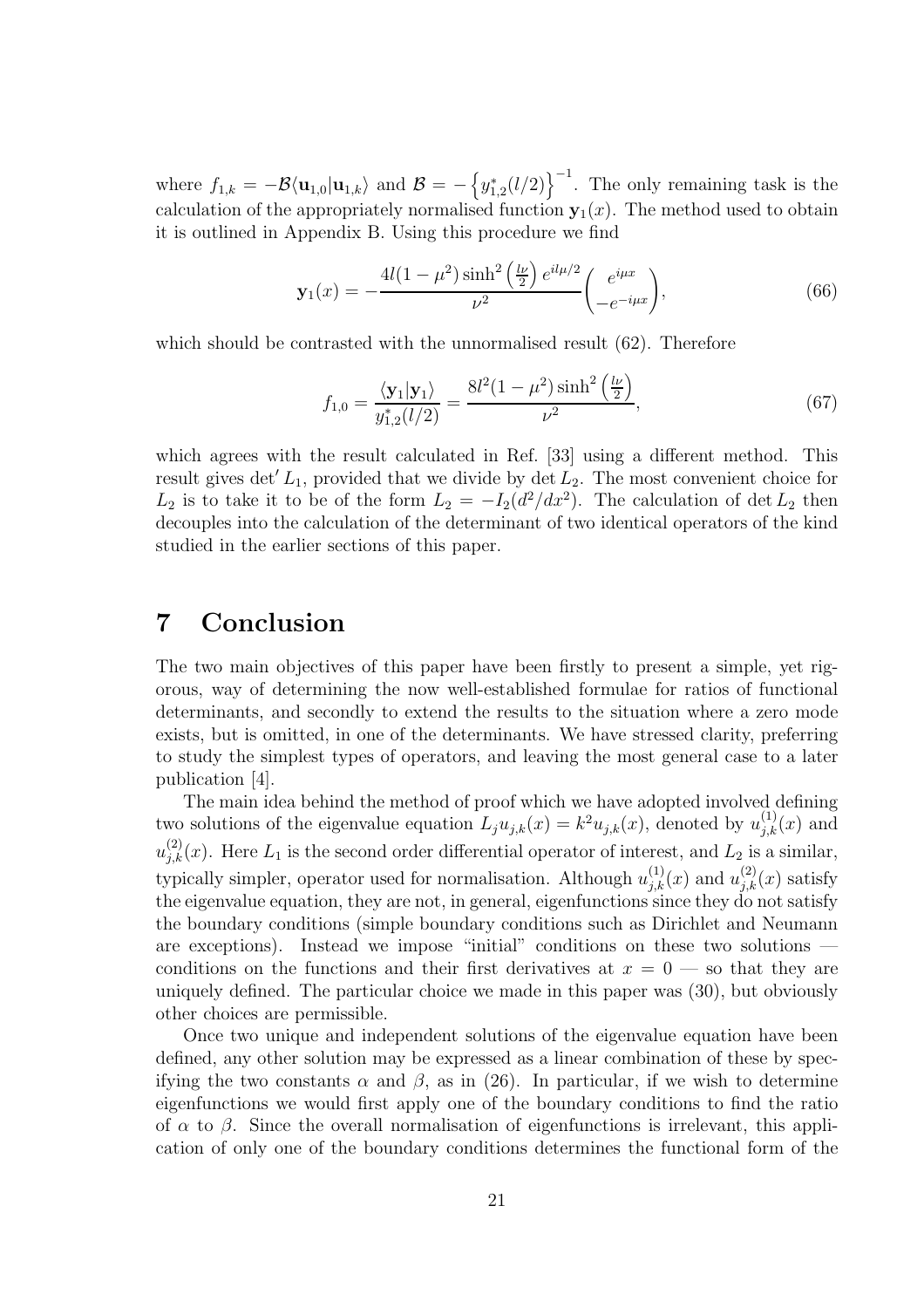eigenfunction  $u_{j,k}(x)$ . The imposition of the second boundary condition has the effect of restricting values of  $k^2$  to those which are eigenvalues — which are real, since the operators considered here are all taken to be self-adjoint.

The proof of the results begins from the observation that the quantity  $\det(M +$  $NH_{i,k}(1)$ ) is zero only when  $k^2$  is an eigenvalue. It follows that its logarithmic derivative has poles with unit residue at values of  $k$  such that  $k^2$  is an eigenvalue. Therefore a zeta-function can be defined through a contour integration, where the contour is chosen to surround these values of k. Since these poles are restricted to the non-negative real axis, the contour may be deformed to lie on the imaginary  $k$  axis, and then evaluated to give the required result (35). The only other information which is required during this process relates to the nature of the solutions of the differential equation for large |k| [29].

An alternative result, which is slightly more explicit than (35), can be obtained by using the solution  $y_j(x) \equiv \lim_{k \to 0} u_{j,k}(x)$  rather than  $y_j^{(1)}(x) \equiv \lim_{k \to 0} u_{j,k}(x)$  and  $y_j^{(2)}(x) \equiv \lim_{k \to 0} u_{j,k}^{(2)}(x)$ , to express the result. Here one has to be careful with questions of normalisation. The solution  $u_{j,k}(x)$  satisfies only one of the boundary conditions, but is unnormalised. However if its normalisation is chosen appropriately, then  $\det(M +$  $NH_{ik}(1)$ ) can be made to exactly equal the second boundary condition (that is, with a constant of proportionality equal to 1). The effect of this, after the  $k \to 0$  limit has been taken, is to allow  $\det(M + NH_{i,0}(1))$  in (35) to be replaced by the second boundary condition, where the function appearing in this boundary condition is simply  $y_i(x)$ , appropriately normalised. In the case of the generalised boundary conditions considered in section 4, the appropriately normalised  $u_{j,k}(x)$  satisfying the first part of the boundary conditions is given by (40), the expression of  $\det(M + NH_{j,k}(1))$  in terms of the second boundary condition is given by (41), and the final result, in which the ratios of functional determinants are expressed in terms of  $y_i(x)$ , is (42).

One of the advantages of the above method of proof is that it can be relatively simply adapted to the case when  $k = 0$  is an eigenvalue of  $L_1$  which is excluded from the determinant. This is achieved by noting that in these cases det( $M + NH_{1,k}(1) = -k^2 f_{1,k}$ , where  $f_{1,0} \neq 0$ . Since  $f_{1,k}$  will, like  $\det(M + NH_{1,k}(1))$ , vanish at all the non-zero eigenvalues, the proof we have described can be repeated but with  $\det(M + NH_{1,k}(1))$ replaced by  $f_{1,k}$  — or rather, by  $(1 - k^2)f_{1,k}$ , so that the large |k| behaviour remains unchanged. The result will be a formula for the ratio of functional determinants, but with the zero mode omitted in the determinant in the numerator. It is given by (53), and although it depends on a constant  $\beta$  whose form depends on the nature of the boundary conditions, it is nonetheless simple, in the sense that it only depends on (i) the zero mode  $y_1(x)$ , and (ii) the matrices M and N which define the boundary conditions. Furthermore, we expect that in many applications the norm  $\langle y_1|y_1\rangle$  will cancel with a similar factor resulting from the transformation to a set of coordinates which allows easy extraction of the zero mode. So, once again, only the values of solutions of the homogeneous equation at the boundary are required.

In the examples given in this paper, we have been able to obtain the solutions of the homogeneous equations analytically, and so determine their values, and/or those of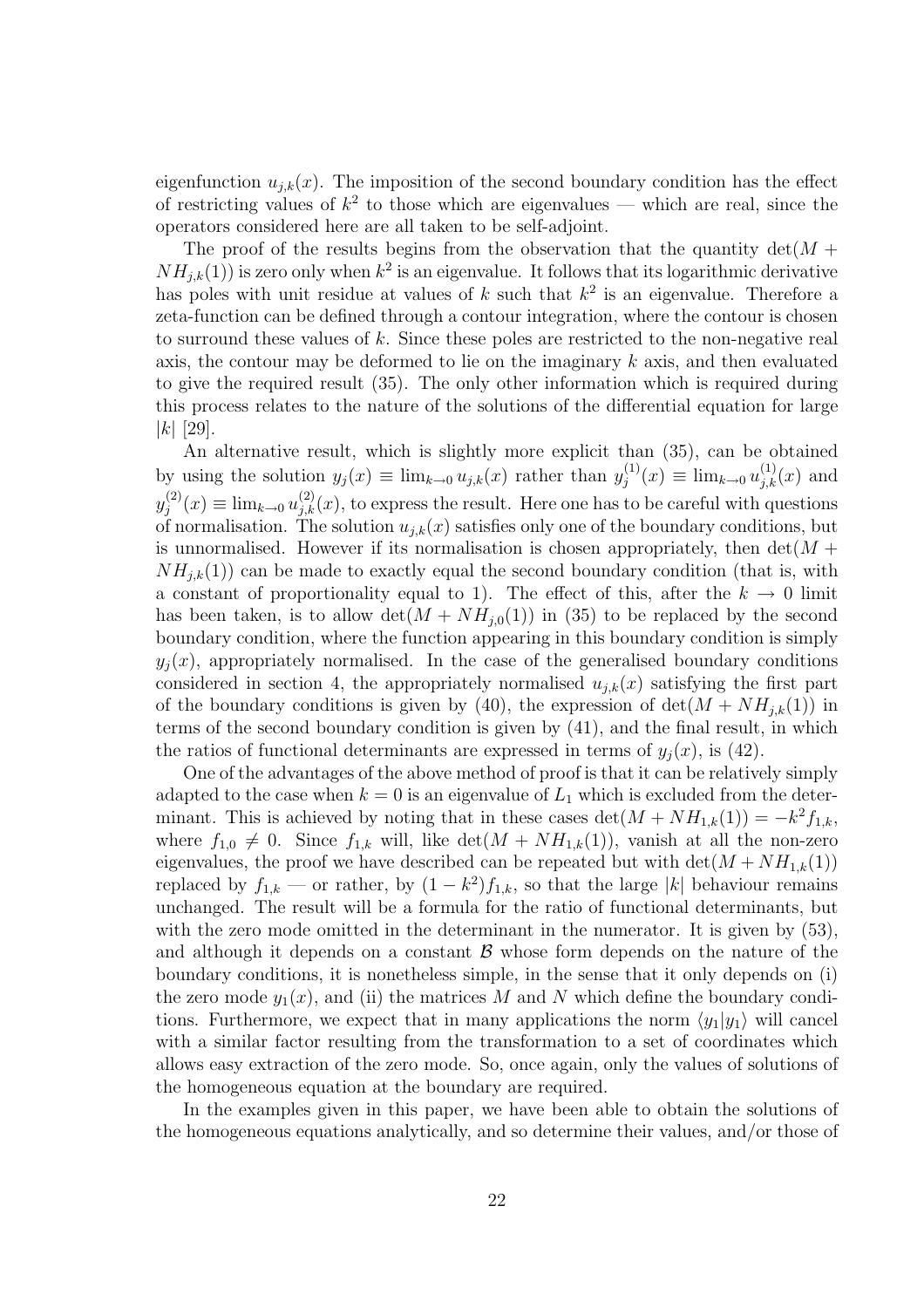their derivatives, at the boundaries. In most cases of interest this will not be possible, but this does not create any real difficulty: it is straightforward enough to determine the solutions  $y_j^{(1)}(x)$  and  $y_j^{(2)}(x)$  numerically and so calculate the required result from either  $(35)$  or  $(42)$ . Since functional determinants of this sort are often perceived as being the most difficult quantities to evaluate in calculations of fluctuations about classical field configurations, we hope that the results presented in this paper will prove useful in this context.

**Acknowledgements**: We would like to thank Peter Gilkey for very interesting discussions on the subject. The research of KK was partially supported by the Max-Planck-Institute for Mathematics in the Sciences, Leipzig.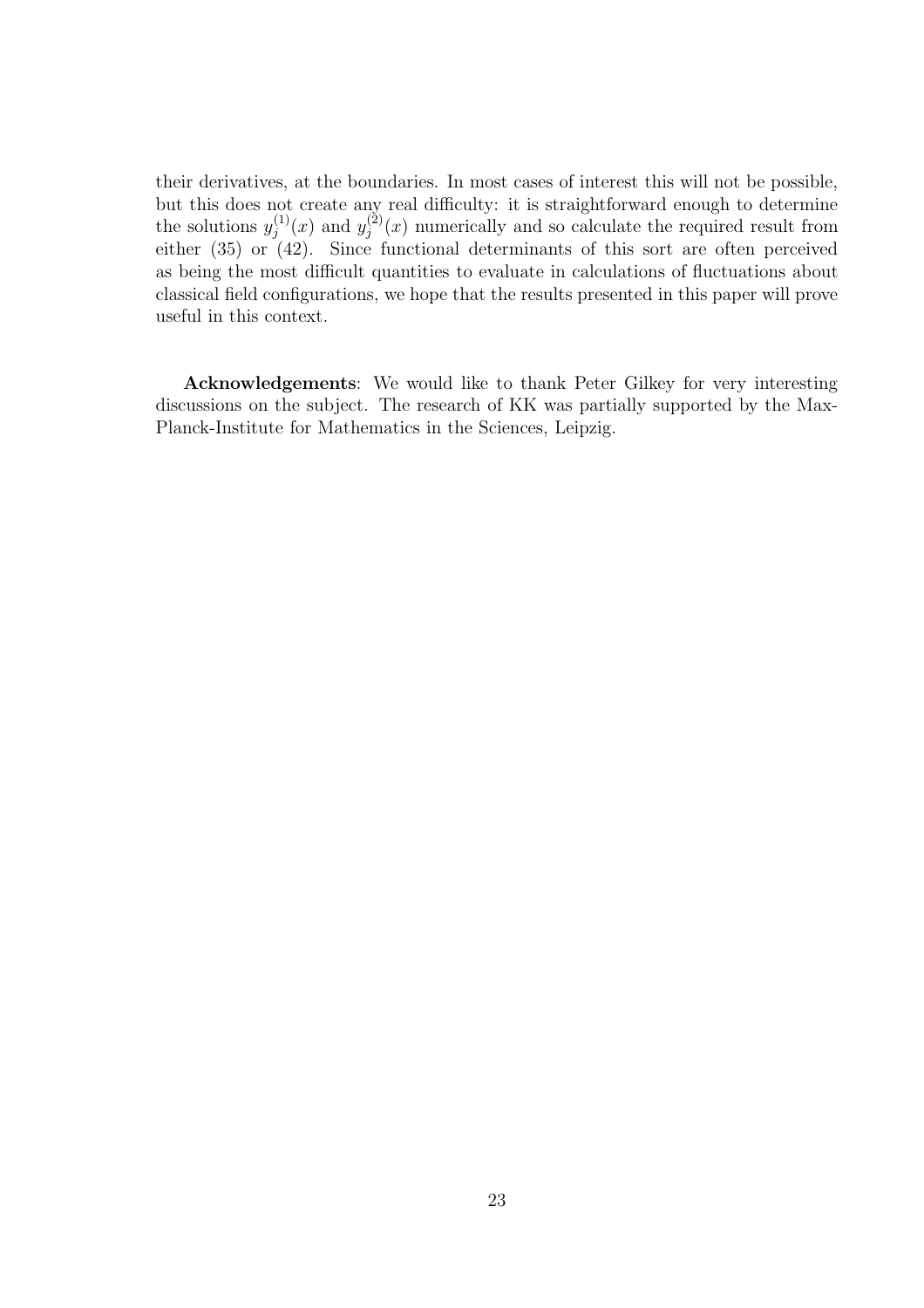## **A Determinants in the presence of zero modes for general boundary conditions**

In this section we give details of some of the algebraic manipulations used in section 5 and collect together the results for the different cases.

Let us first consider the case discussed in the main part of the text, that is, boundary conditions which are such that  $m_{12}n_{22}-m_{22}n_{12} \neq 0$ . This condition allows us to rewrite (50) as

$$
\begin{pmatrix} v_{1,k}(0) \\ v_{1,k}(1) \end{pmatrix} = \begin{pmatrix} m_{12} & n_{12} \\ m_{22} & n_{22} \end{pmatrix}^{-1} \begin{pmatrix} 0 \\ \det(M + NH_{1,k}(1)) \end{pmatrix} - \begin{pmatrix} m_{12} & n_{12} \\ m_{22} & n_{22} \end{pmatrix}^{-1} \begin{pmatrix} m_{11} & n_{11} \\ m_{21} & n_{21} \end{pmatrix} \begin{pmatrix} u_{1,k}(0) \\ u_{1,k}(1) \end{pmatrix}.
$$

Multiplying this out yields

$$
v_{1,k}(0) = \frac{1}{[m_{12}n_{22} - n_{12}m_{22}]} \{-n_{12} \det(M + NH_{1,k}(1))
$$

$$
- [m_{11}n_{22} - n_{12}m_{21}] u_{1,k}(0) - [n_{11}n_{22} - n_{12}n_{21}] u_{1,k}(1)\}
$$

and

$$
v_{1,k}(1) = \frac{1}{[m_{12}n_{22} - n_{12}m_{22}]} \{m_{12} \det(M + NH_{1,k}(1))
$$
  
- 
$$
[m_{12}m_{21} - m_{11}m_{22}] u_{1,k}(0) - [m_{12}n_{21} - n_{11}m_{22}] u_{1,k}(1) \}.
$$

Two similar equations hold for  $v_{1,0}(0)$  and  $v_{1,0}(1)$ , but with  $\det(M + NH_{1,k}(1))$  replaced by 0. Using these four equations we find

$$
[v_{1,0}(x)^*u_{1,k}(x) - v_{1,k}(x)u_{1,0}(x)^*]_0^1 = -\frac{[m_{12}u_{1,0}(1)^* + n_{12}u_{1,0}(0)^*]}{[m_{12}n_{22} - n_{12}m_{22}]} \det(M + NH_{1,k}(1))
$$
  
+  $u_{1,k}(1)u_{1,0}(0)^* \left\{ -\frac{\det N}{m_{12}n_{22} - n_{12}m_{22}} + \frac{(\det M)^*}{(m_{12}n_{22} - n_{12}m_{22})^*} \right\}$   
+  $u_{1,k}(0)u_{1,0}(1)^* \left\{ -\frac{\det M}{m_{12}n_{22} - n_{12}m_{22}} + \frac{(\det N)^*}{(m_{12}n_{22} - n_{12}m_{22})^*} \right\}$   
+  $u_{1,k}(1)u_{1,0}(1)^* \left\{ \frac{m_{12}n_{21} - n_{11}m_{22}}{m_{12}n_{22} - n_{12}m_{22}} - \frac{(m_{12}n_{21} - n_{11}m_{22})^*}{(m_{12}n_{22} - n_{12}m_{22})^*} \right\}$   
+  $u_{1,k}(0)u_{1,0}(0)^* \left\{ \frac{(m_{11}n_{22} - n_{12}m_{21})^*}{(m_{12}n_{22} - n_{12}m_{22})^*} - \frac{(m_{11}n_{22} - n_{12}m_{21})^*}{(m_{12}n_{22} - n_{12}m_{22})} \right\}$ 

If  $k$  is an eigenvalue, the first term in the above expression vanishes. Therefore, in the case that  $k$  is an eigenvalue, in order to have a self-adjoint problem the sum of the last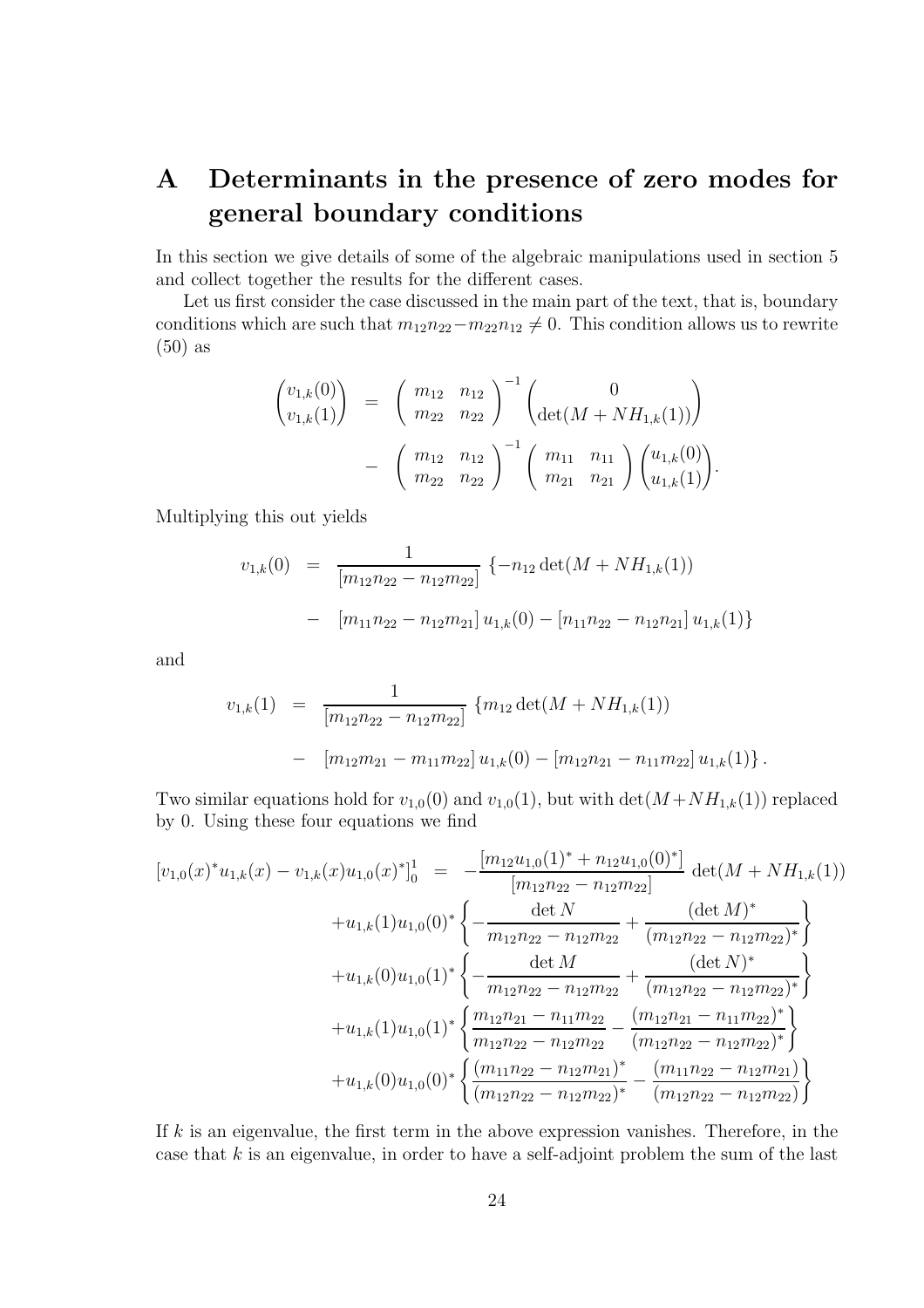four terms must vanish. But this can only happen for general  $u_{1,k}$  if each of the four terms in curly brackets is separately zero. This gives conditions on the entries of the matrices  $M$  and  $N$  for the problem to be self-adjoint. We will leave the discussion of these to a subsequent paper [4], although let us note that in the case where  $M$  and  $N$ are real, these reduce to det  $M = \det N$ .

Therefore, for general  $k$ , we have using  $(45)$ ,

$$
k^{2} \langle u_{1,0} | u_{1,k} \rangle = \frac{[m_{12}u_{1,0}(1)^{*} + n_{12}u_{1,0}(0)^{*}]}{[n_{12}m_{22} - m_{12}n_{22}]} \det(M + NH_{1,k}(1)),
$$

which yields  $(51)$ .

If, for the particular boundary conditions under consideration,  $m_{12}n_{22}-n_{12}m_{22}=0$ , then (49) should be expressed not as (50), but in an alternative way that allows the above derivation to be repeated. For example, if  $m_{11}n_{21} - n_{11}m_{21} \neq 0$ ,

$$
\begin{pmatrix} m_{11} & n_{11} \ m_{21} & n_{21} \end{pmatrix} \begin{pmatrix} u_{1,k}(0) \\ u_{1,k}(1) \end{pmatrix} = \begin{pmatrix} 0 \\ \det(M + NH_{1,k}(1)) \end{pmatrix} - \begin{pmatrix} m_{12} & n_{12} \ m_{22} & n_{22} \end{pmatrix} \begin{pmatrix} v_{1,k}(0) \\ v_{1,k}(1) \end{pmatrix},
$$

and we can solve for  $u_{1,k}(0)$  and  $u_{1,k}(1)$ . Proceeding in this way we obtain the following results:

$$
\det(M + NH_{1,k}(1)) = \frac{m_{11}n_{21} - m_{21}n_{11}}{m_{11}v_{1,0}(1)^* + n_{11}v_{1,0}(0)^*} k^2 \langle u_{1,0} | u_{1,k} \rangle, \quad m_{11}n_{21} - m_{21}n_{11} \neq 0,
$$
  
\n
$$
\det(M + NH_{1,k}(1)) = \frac{m_{11}m_{22} - m_{12}m_{21}}{m_{12}v_{1,0}(0)^* + m_{11}u_{1,0}(0)^*} k^2 \langle u_{1,0} | u_{1,k} \rangle, \quad m_{11}m_{22} - m_{12}m_{21} \neq 0,
$$
  
\n
$$
\det(M + NH_{1,k}(1)) = \frac{m_{12}n_{21} - m_{22}n_{11}}{m_{12}v_{1,0}(1)^* - n_{11}u_{1,0}(0)^*} k^2 \langle u_{1,0} | u_{1,k} \rangle, \quad m_{12}n_{21} - m_{22}n_{11} \neq 0,
$$
  
\n
$$
\det(M + NH_{1,k}(1)) = \frac{n_{12}n_{21} - n_{22}n_{11}}{n_{12}v_{1,0}(1)^* + n_{11}u_{1,0}(1)^*} k^2 \langle u_{1,0} | u_{1,k} \rangle, \quad n_{12}n_{21} - n_{22}n_{11} \neq 0,
$$
  
\n
$$
\det(M + NH_{1,k}(1)) = \frac{m_{11}n_{22} - m_{21}n_{12}}{n_{12}v_{1,0}(0)^* - m_{11}u_{1,0}(1)^*} k^2 \langle u_{1,0} | u_{1,k} \rangle, \quad m_{11}n_{22} - m_{21}n_{12} \neq 0.
$$

Together with (51) these equations cover all possible cases.

### **B Explicit calculations for the two-component problem**

In this appendix we will give details of the calculation required to calculate the functional determinant of the problem defined by (58) on the interval  $[-l/2, l/2]$  with boundary conditions given by the matrices  $M = -\text{diag}\left\{e^{i\mu l}, e^{-i\mu l}, e^{i\mu l}, e^{-i\mu l}\right\}$  and  $N = I_4$ .

The evaluation of the functional determinant  $\det' L_1$  is based on the evaluation of suitably normalised solutions. In particular we need to find  $\mathbf{u}_{1,k}(x)=(u_{1,k,1}(x), u_{1,k,2}(x))$ ,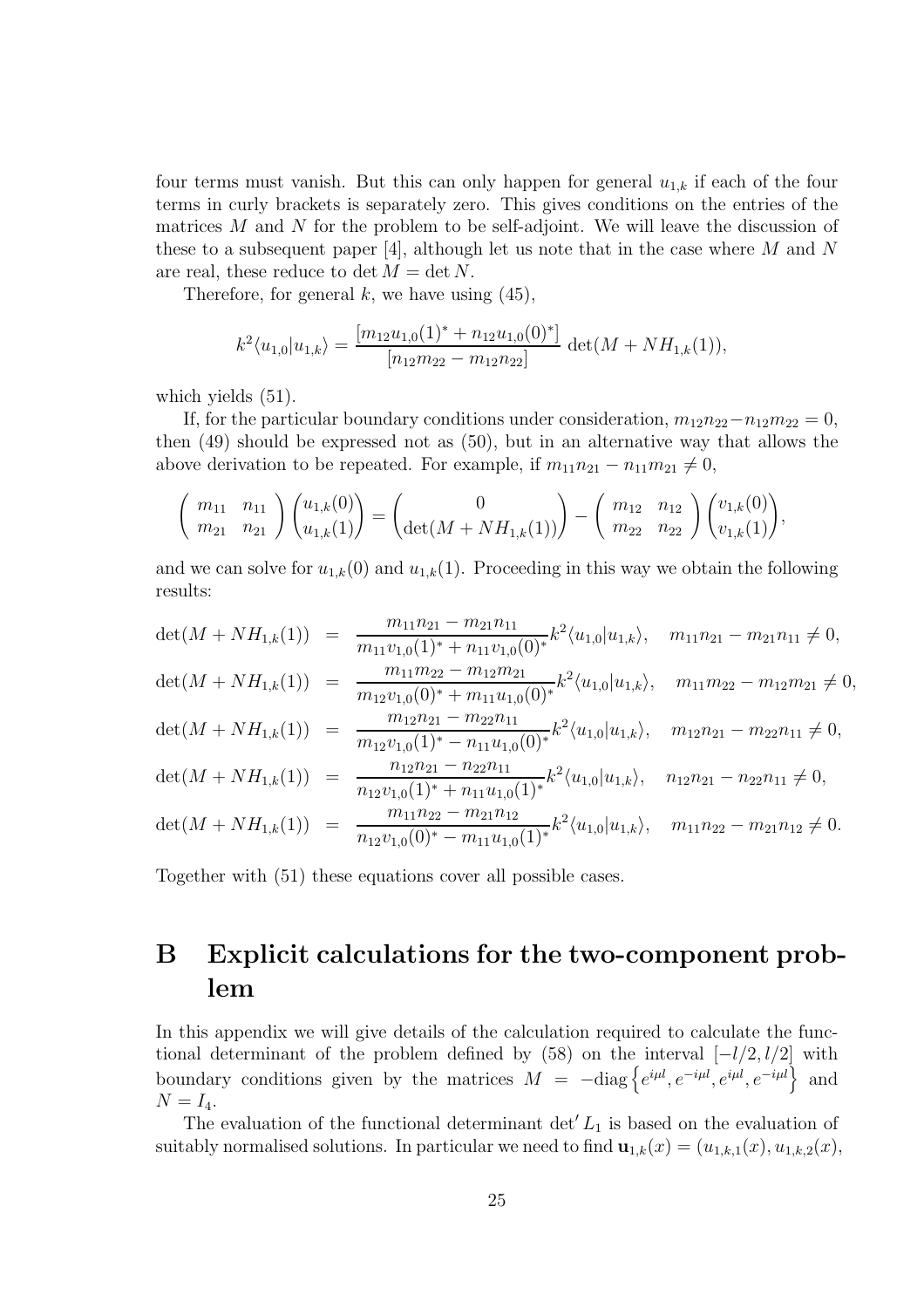$v_{1,k,1}(x), v_{1,k,2}(x)$  such that all but one boundary condition are satisfied. We choose a normalisation such that

$$
(M + NH_{1,k}(l/2)) \begin{pmatrix} u_{1,k,1}(-l/2) \\ u_{1,k,2}(-l/2) \\ v_{1,k,1}(-l/2) \\ v_{1,k,2}(-l/2) \end{pmatrix} = \begin{pmatrix} 0 \\ 0 \\ 0 \\ \det(M + NH_{1,k}(l/2)) \end{pmatrix}.
$$
 (B.1)

This should be compared with the analogous choices (39) and (41) in section 4. For the twisted boundary condition under consideration, this implies

$$
\det(M + NH_{1,k}(l/2)) = v_{1,k,2}(l/2) - e^{-i\mu l}v_{1,k,2}(-l/2),\tag{B.2}
$$

which is used in the main text to derive (64). In order to derive a solution satisfying the condition  $(B.1)$  we first note that when k is not an eigenvalue (so that, in particular,  $k \neq 0$ , we can invert this equation to find

$$
\begin{pmatrix} u_{1,k,1}(-l/2) \\ u_{1,k,2}(-l/2) \\ v_{1,k,1}(-l/2) \\ v_{1,k,2}(-l/2) \end{pmatrix} = (M + NH_{1,k}(l/2))^{-1} \begin{pmatrix} 0 \\ 0 \\ 0 \\ \det(M + NH_{1,k}(l/2)) \end{pmatrix}.
$$
 (B.3)

Given the fundamental matrix  $H_{1,k}(l/2)$ , (B.3) can be used to find the initial conditions that have to be imposed on  $\mathbf{u}_{1,k}(x)$  for (B.2) to hold. However, what actually enters into the final answer is  $f_{1,0}$ , the  $k \to 0$  value of  $f_{1,k}$  defined by (65). Therefore we only need to evaluate (B.3) in the limit  $k \to 0$ . Although  $(M + NH_{1,0}(l/2))^{-1}$  does not exist (because  $k = 0$  is an eigenvalue) the right-hand side does exist in the limit, because the determinant cancels between the inverse and the entry in the column vector leaving only the cofactors of the matrix which are perfectly well defined in the  $k \to 0$  limit. To calculate these cofactors we only need the entries of the fundamental matrix  $H_{1,k}(l/2)$ at  $k = 0$ . Thus we only need to construct the normalised fundamental matrix for  $k = 0$ . Defining, as in section 4,  $Y_i(x) \equiv \lim_{k \to 0} H_{i,k}(x)$ , this means we have to construct

$$
Y_1(x) \equiv \begin{pmatrix} y_{1,1}^{(1)}(x) & y_{1,1}^{(2)}(x) & y_{1,1}^{(3)}(x) & y_{1,1}^{(4)}(x) \\ y_{1,2}^{(1)}(x) & y_{1,2}^{(2)}(x) & y_{1,2}^{(3)}(x) & y_{1,2}^{(4)}(x) \\ y_{1,1}^{(1)'}(x) & y_{1,1}^{(2)'}(x) & y_{1,1}^{(3)'}(x) & y_{1,1}^{(4)'}(x) \\ y_{1,2}^{(1)'}(x) & y_{1,2}^{(2)'}(x) & y_{1,2}^{(3)'}(x) & y_{1,2}^{(4)'}(x) \end{pmatrix},
$$

where the 4 fundamental solutions are chosen to satisfy  $Y_1(-l/2) = I_4$ . The explicit form of these solutions is

$$
\mathbf{y}_{1}^{(1)}(x) = \frac{e^{i\mu l/2}}{\nu^{2}} \left( \begin{array}{c} \left[ \frac{\nu^{2}}{2} + i\mu (1-\mu^{2})z + \frac{\nu^{2}}{2}\cosh \nu z - \frac{i\mu}{\nu}(3-7\mu^{2})\sinh \nu z \right] e^{i\mu x} \\ (1-\mu^{2}) \left[ -1 - i\mu z + \cosh \nu z + \frac{i\mu}{\nu}\sinh \nu z \right] e^{-i\mu x} \end{array} \right)
$$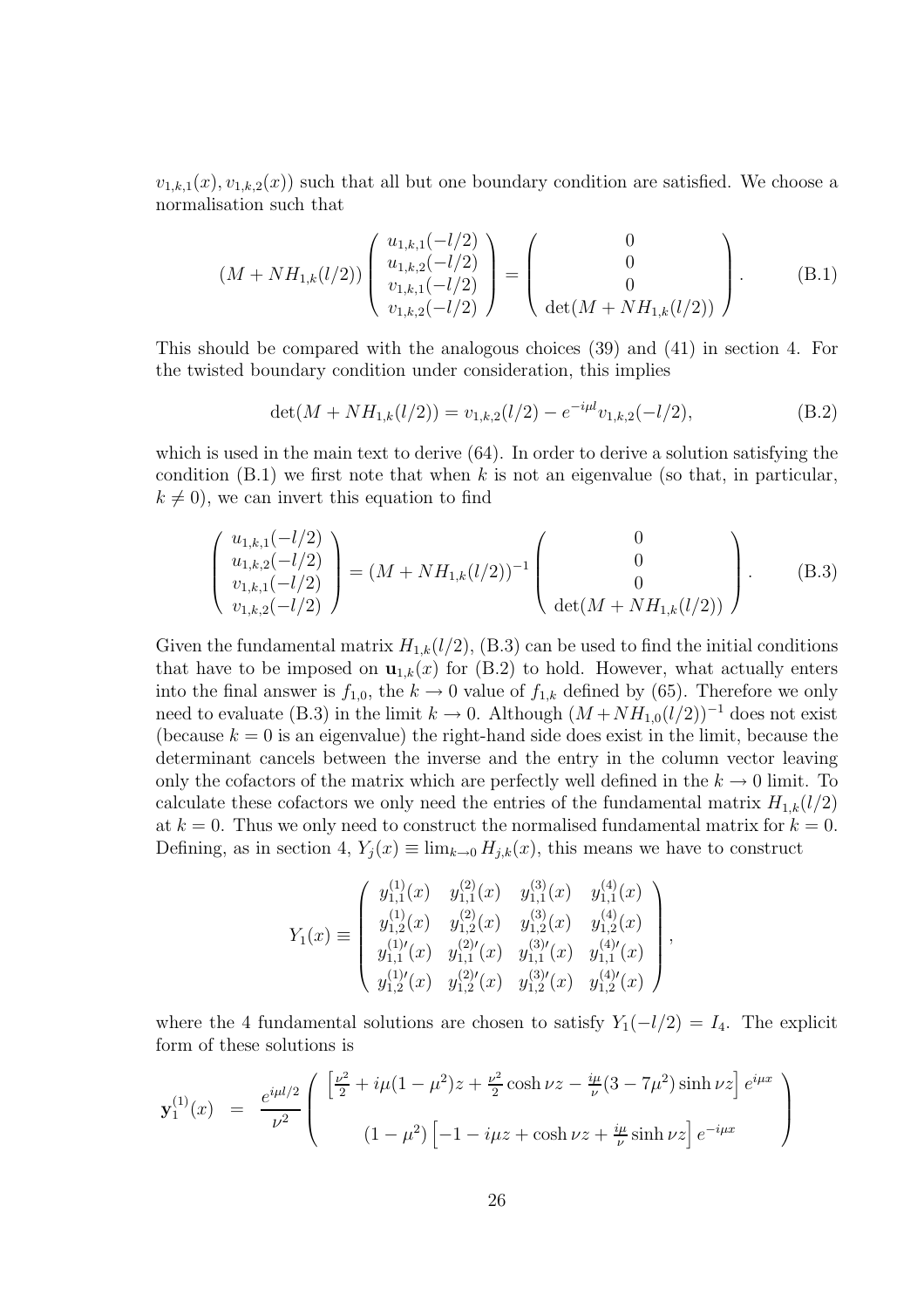$$
\mathbf{y}_{1}^{(2)}(x) = \frac{e^{-i\mu l/2}}{\nu^{2}} \begin{pmatrix} (1-\mu^{2}) \left[ -1 + i\mu z + \cosh \nu z - \frac{i\mu}{\nu} \sinh \nu z \right] e^{i\mu x} \\ \left[ \frac{\nu^{2}}{2} - i\mu (1 - \mu^{2}) z + \frac{\nu^{2}}{2} \cosh \nu z + \frac{i\mu}{\nu} (3 - 7\mu^{2}) \sinh \nu z \right] e^{-i\mu x} \end{pmatrix}
$$

$$
\mathbf{y}_{1}^{(3)}(x) = \frac{e^{i\mu l/2}}{\nu^{2}} \begin{pmatrix} \left[ 2i\mu + (1 - \mu^{2}) z - 2i\mu \cosh \nu z + \frac{1}{\nu} (1 - 5\mu^{2}) \sinh \nu z \right] e^{i\mu x} \\ (1 - \mu^{2}) \left[ -z + \frac{1}{\nu} \sinh \nu z \right] e^{-i\mu x} \end{pmatrix}
$$

$$
\mathbf{y}_{1}^{(4)}(x) = \frac{e^{-i\mu l/2}}{\nu^{2}} \begin{pmatrix} (1 - \mu^{2}) \left[ -z + \frac{1}{\nu} \sinh \nu z \right] e^{i\mu x} \\ \left[ -2i\mu + (1 - \mu^{2}) z + 2i\mu \cosh \nu z + \frac{1}{\nu} (1 - 5\mu^{2}) \sinh \nu z \right] e^{-i\mu x} \end{pmatrix},
$$

where  $\nu^2 = 2(1 - 3\mu^2)$  and  $z = x + l/2$ .

Due to the condition  $Y_1(-l/2) = I_4$ , it is easy to see that the solution with initial conditions (B.3) reads

$$
\mathbf{y}_1(x) = u_{1,0,1}(-l/2)\mathbf{y}_1^{(1)}(x) + u_{1,0,2}(-l/2)\mathbf{y}_1^{(2)}(x) + v_{1,0,1}(-l/2)\mathbf{y}_1^{(3)}(x) + v_{1,0,2}(-l/2)\mathbf{y}_1^{(4)}(x).
$$

Therefore by finding the relevant initial conditions from  $(B.3)$  in the  $k \to 0$  limit, we can determine the correct normalisation for  $y_1(x)$ . The result is given by (66).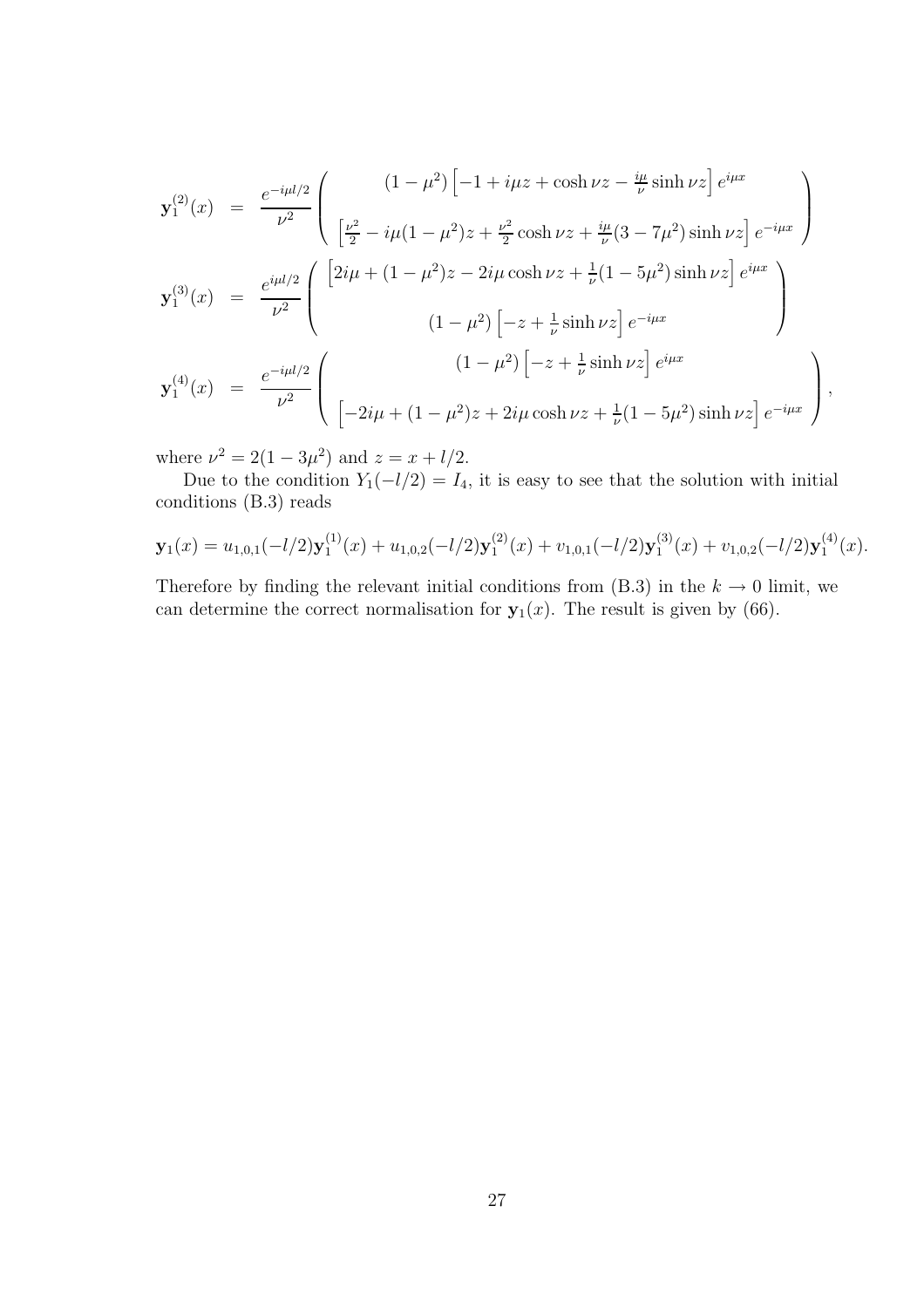#### **References**

- [1] R. P. Feynman and A. R. Hibbs. *Quantum Mechanics and Path Integrals* (McGraw-Hill, New York, 1965).
- [2] L. S. Schulman. *Techniques and Applications of Path Integration* (Wiley-Interscience, New York, 1981).
- [3] R. Rajaraman. *Solitons and Instantons*. (North-Holland, Amsterdam, 1982).
- [4] K. Kirsten and A. J. McKane. In preparation.
- [5] A. J. McKane and M. B. Tarlie. J. Phys. A **28**, 6931 (1995).
- [6] I. M. Gel fand and A. M. Yaglom. J. Math. Phys. **1**, 48 (1960).
- [7] See, for example, E. Brézin, J-C. Le Guillou and J. Zinn-Justin. Phys. Rev. D15, 1544 (1977).
- [8] *Aspects of Symmetry: Selected lectures of Sidney Coleman*. (CUP, Cambridge, 1985).
- [9] S. Levit and U. Smilansky. Proc. Am. Math. Soc. **65**, 299 (1977).
- [10] T. Dreyfuss and H. Dym. Duke Math. J. **45**, 15 (1978).
- [11] R. Forman. Invent. Math. **88**, 447 (1987).
- [12] R. Forman. Commun. Math. Phys. **147**, 485 (1992).
- [13] D. Burghelea, L. Friedlander and T. Kappeler. Commun. Math. Phys. **138**, 1 (1991).
- [14] D. Burghelea, L. Friedlander and T. Kappeler. Integr. Equ. Oper. Theory **16**, 496 (1993).
- [15] G. Carron. Am. J. Math. **124**, 307 (2002).
- [16] D. Burghelea, L. Friedlander and T. Kappeler. Proc. Amer. Math. Soc. **123**, 3027 (1995).
- [17] R. E. G. Saravi, M. A. Muschietti and J. E. Solomin. Commun. Math. Phys. **110**, 641 (1987).
- [18] R. E. G. Saravi, G. L. Rossini and M. Fuentes. J. Phys. A **25**, 6743 (1992).
- [19] O. A. Barraza, H. Falomir, R. E. G. Saravi and E. M. Santangelo. J. Math. Phys. **33**, 2046 (1992).
- [20] O. A. Barraza. Commun. Math. Phys. **163**, 395 (1994).